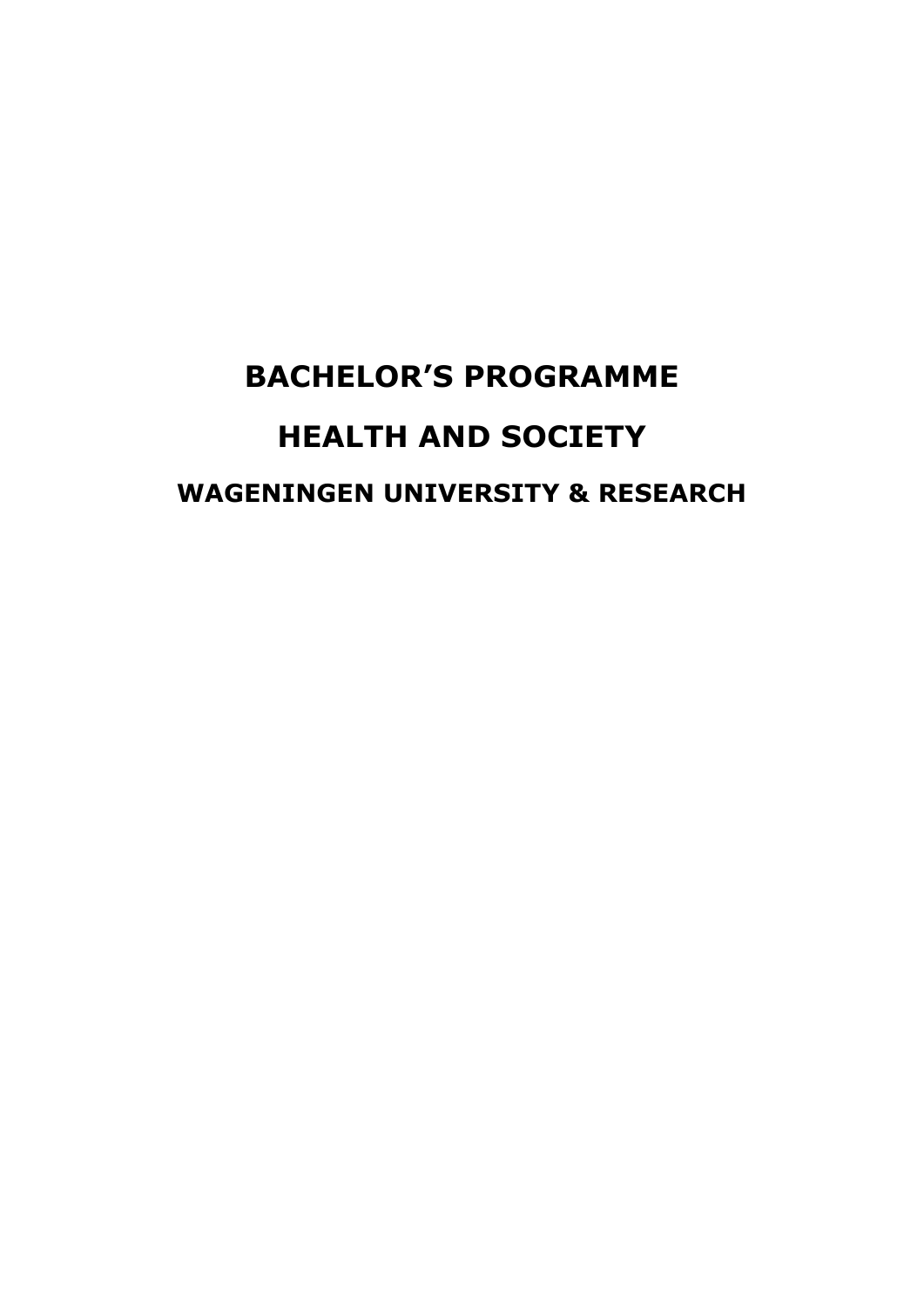QANU Catharijnesingel 56 PO Box 8035 3503 RA Utrecht The Netherlands

Phone: +31 (0) 30 230 3100 E-mail: support@qanu.nl Internet: www.qanu.nl

Project number: Q0670

#### © 2018 QANU

Text and numerical material from this publication may be reproduced in print, by photocopying or by any other means with the permission of QANU if the source is mentioned.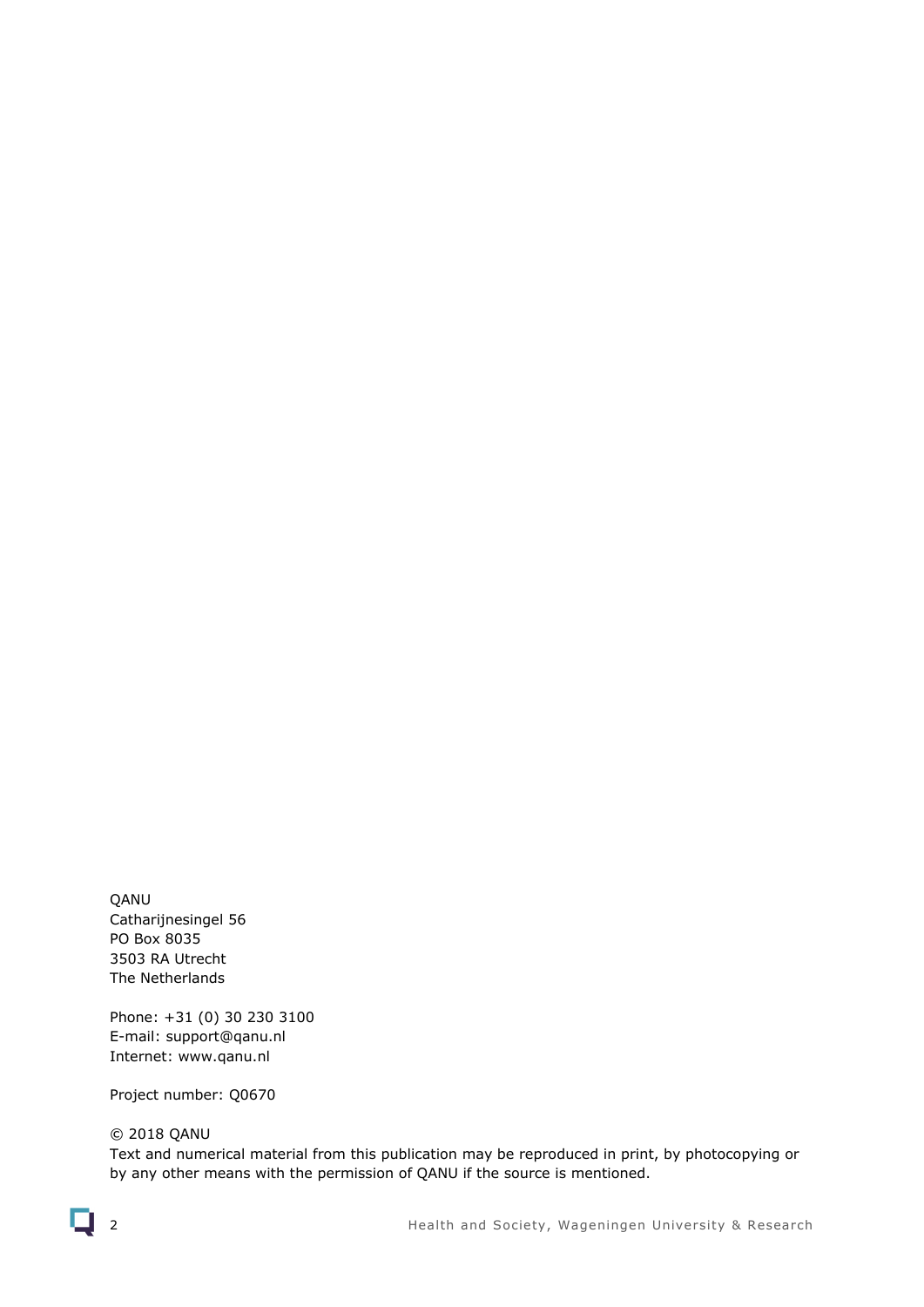### CONTENTS

| REPORT ON THE BACHELOR'S PROGRAMME HEALTH AND SOCIETY OF WAGENINGEN    |  |
|------------------------------------------------------------------------|--|
|                                                                        |  |
|                                                                        |  |
|                                                                        |  |
|                                                                        |  |
|                                                                        |  |
| DESCRIPTION OF THE STANDARDS FROM THE ASSESSMENT FRAMEWORK FOR LIMITED |  |
|                                                                        |  |
|                                                                        |  |
|                                                                        |  |
|                                                                        |  |
|                                                                        |  |
|                                                                        |  |

This report was finalized on 3 October 2018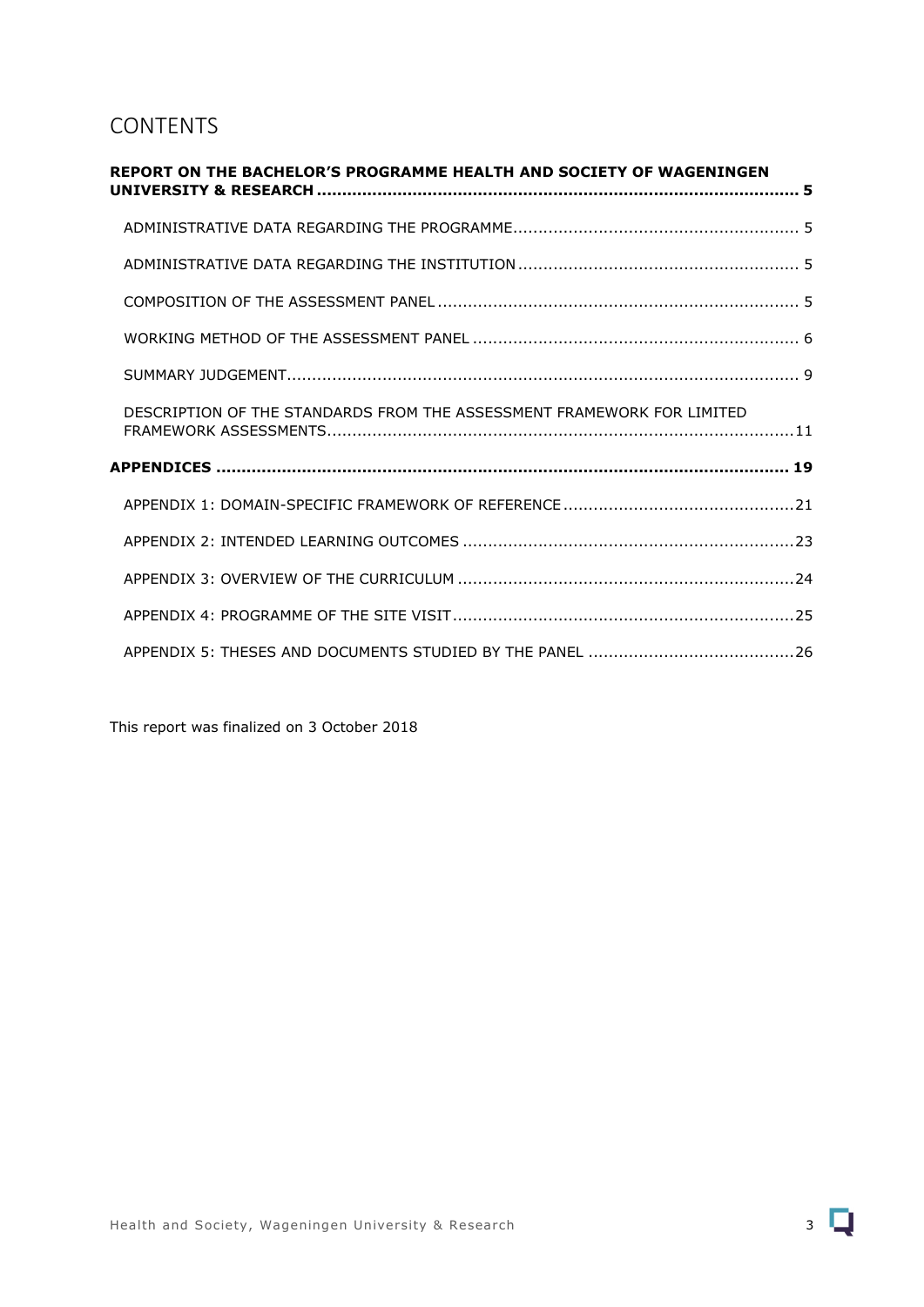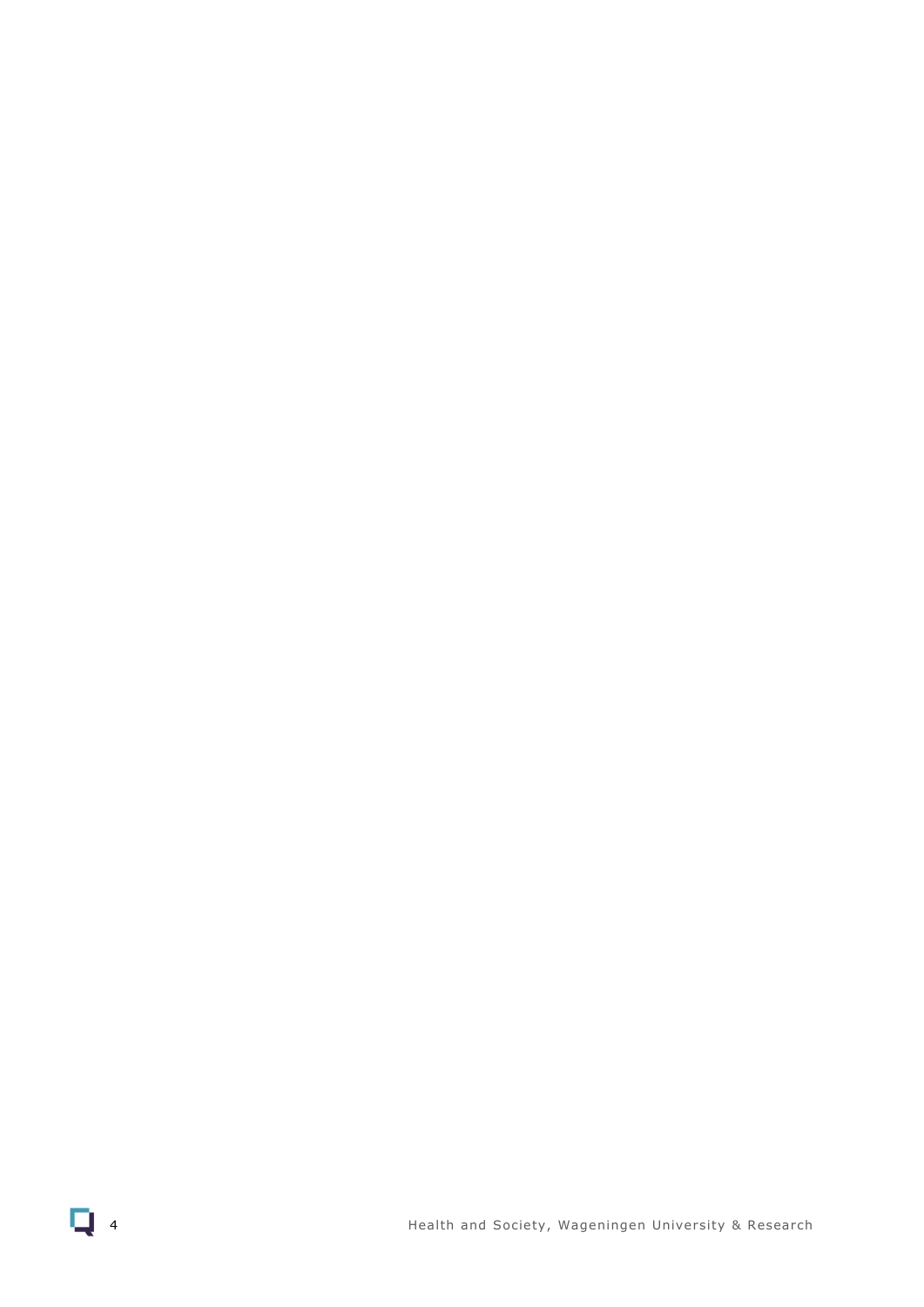# REPORT ON THE BACHELOR'S PROGRAMME HEALTH AND SOCIETY OF WAGENINGEN UNIVERSITY & RESEARCH

This report takes the NVAO's Assessment Framework for Limited Programme Assessments as a starting point (September 2016).

### ADMINISTRATIVE DATA REGARDING THE PROGRAMME

#### Bachelor's programme Health and Society

CROHO number: 50018 Level of the programme: bachelor's Orientation of the programme: academic Number of credits: 180 EC Specializations or tracks: Location(s): Wageningen Mode(s) of study: The study: the study of study: Language of instruction: Dutch, English Expiration of accreditation: 03/07/2019

Name of the programme:  $H$ ealth and Society (Gezondheid en Maatschappij)

The visit of the assessment panel Health Sciences to Wageningen University & Research took place on 7 - 8 June 2018.

## ADMINISTRATIVE DATA REGARDING THE INSTITUTION

Name of the institution: Wageningen University & Research Status of the institution: publicly funded institution Result institutional quality assurance assessment: positive (15 May 2018)

# COMPOSITION OF THE ASSESSMENT PANEL

The NVAO has approved the composition of the panel on 18 December 2017. The panel that assessed the bachelor's programme Health and Society consisted of:

- Em. prof. dr. J. (Janke) Cohen-Schotanus, emeritus professor Education & Educational Research in the medical sciences at the University of Groningen [chair];
- Prof. dr. J. (Koos) van der Velden, professor in Public Health at Radboud Universiteit Nijmegen [vice chair];
- Dr. M. (Marinus) Verhagen, assistant professor in Human Resource Studies at Tilburg University;
- Em. prof. dr. L.R.D. (Lea) Maes, emeritus professor in Health Promotion at Ghent University (Belgium);
- Drs. A. (Tony) Lamping, freelance care consultant, Tony Lamping Advies;
- M. (Maarten) Butink, bachelor's student in Health Sciences at Maastricht University [studentmember].

The panel was supported by dr. A. (Anna) Sparreboom, who acted as secretary.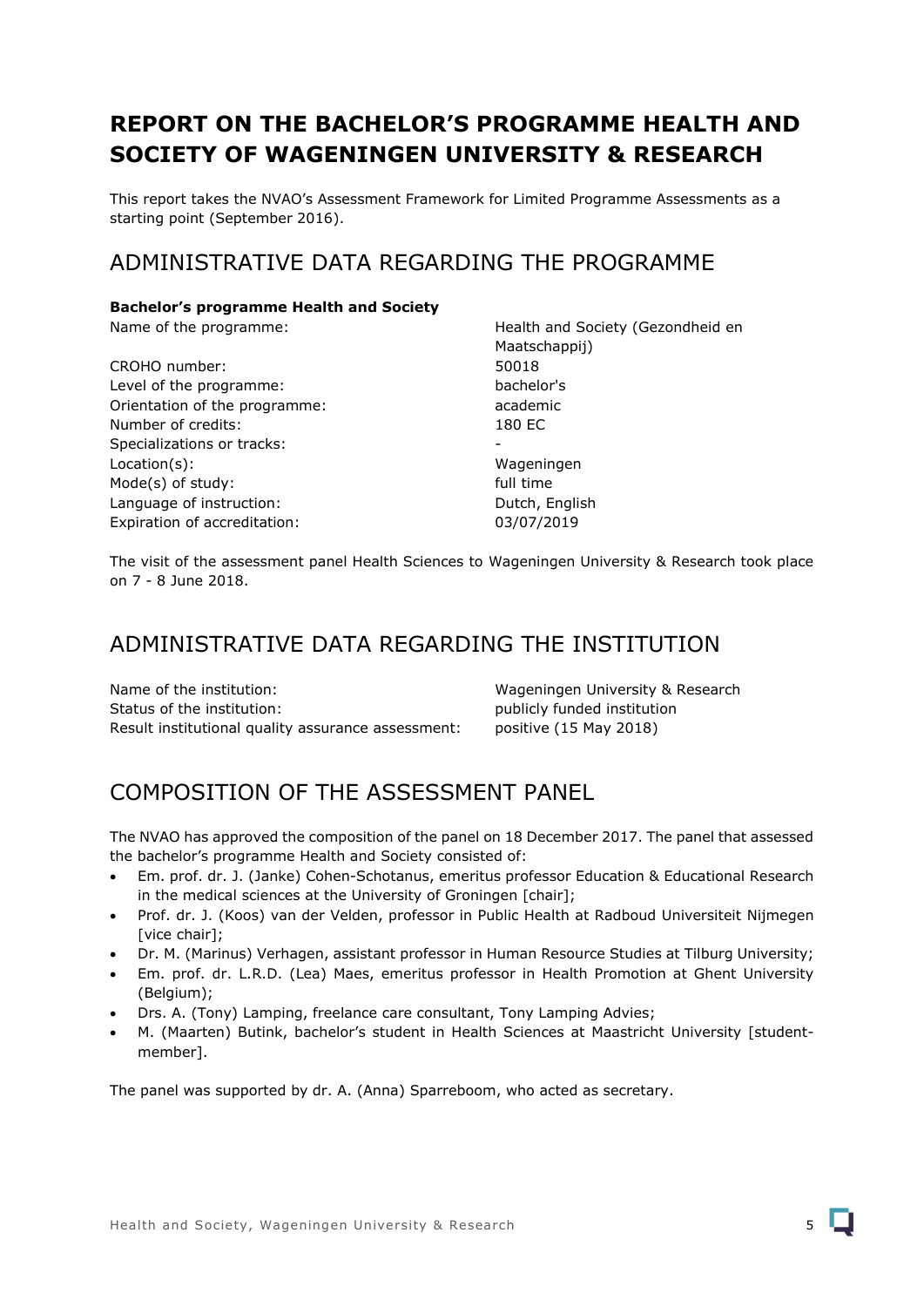### WORKING METHOD OF THE ASSESSMENT PANEL

The site visit to the bachelor's programme Health and Society at Wageningen University & Research is part of the cluster assessment Health Sciences in which seven universities participated: Twente University, Utrecht University, University of Groningen, Maastricht University, Erasmus University Rotterdam, Wageningen University & Research and Vrije Universiteit Amsterdam.

The chair of the assessment panel is Prof. dr. J. (Janke) Cohen-Schotanus, who was present during six of seven site visits (TU, UU, MU, EUR, WUR and VU). Prof. dr. J. (Koos) van der Velden, who acted as vice-chair at six site visits, replaced her as chair for the assessment of the research master programme Clinical and Psychosocial Epidemiology at the University of Groningen. Apart from Prof. van der Velden, the panel that evaluated the bachelor's programme Health and Society consisted of dr. M. (Marinus) Verhagen, em. prof. dr. L.R.D. (Lea) Maes, drs. A. (Tony) Lamping and M. (Maarten) Butink (student-member). The chair, vice-chair and Marinus Verhagen together safeguarded the consistency of the assessments. The project manager, dr. A. (Anna) Sparreboom, acted as an independent observer.

Dr. A. (Anna) Sparreboom acted as QANU project manager for the Health Sciences cluster. Dr. F. (Floor) Meijer, dr. J. (Joke) Corporaal, dr. M. (Meg) Van Bogaert and dr. A. (Anna) Sparreboom, who are all certified by NVAO, acted as independent secretaries.

#### *Preparation*

In preparation for the assessment, the management of the bachelor's programme Health and Society provided a self-evaluation report (SER) with relevant appendices. The secretary checked the report for completeness of information before sending it to the panel members, who studied all material in preparation for the site visit. In addition, the panel studied several theses with their assessment forms to assess the final achievement level and to review assessment practices. For a full list of studied theses, see Appendix 5.

The panel studied a selection of 15 theses from a complete list of 111 theses completed in the 2015- 2017 period. This selection was prepared by the secretary and checked by the panel chair. It was based on the following considerations: a diversity of grades (covering the full range of marks given including high scores, middle scores and scores at the pass/fail mark), a diversity of examiners to assess the alignment of assessment practices, and a diversity of topics and subjects to assess the performance of students and the full scope of the bachelor's programme.

The panel discussed its initial findings based on the SERs and studied material by email, followed by a preparatory panel meeting on 21 March 2018. Prior to the site visit, the panel asked the programmes to select representative interview partners for both programmes. Some changes to the schedule were agreed upon during the site visit in communication between the programmes and the panel.

#### *Site visit*

The site visit to Wageningen University & Research took place from  $7 - 8$  June 2018 in the presence of all panel members, assisted by a NVAO-certified secretary. During the site visit, the panel met with the programme management, faculty members, current students, alumni, members of the Board of Examiners and representatives of the educational committee. It provided students and lecturers with an opportunity to meet informally during a consultation hour outside the set interviews. No requests were received for this option. It used the final part of the visit for an internal meeting to discuss its findings. The visit was concluded with a verbal presentation of the preliminary impressions and general observations by the chair of the panel. This presentation was open to all. For the full schedule of the site visit, see Appendix 4.

The panel also examined relevant study material and additional material during the site visit. An overview of all documents reviewed by the panel is included in Appendix 5.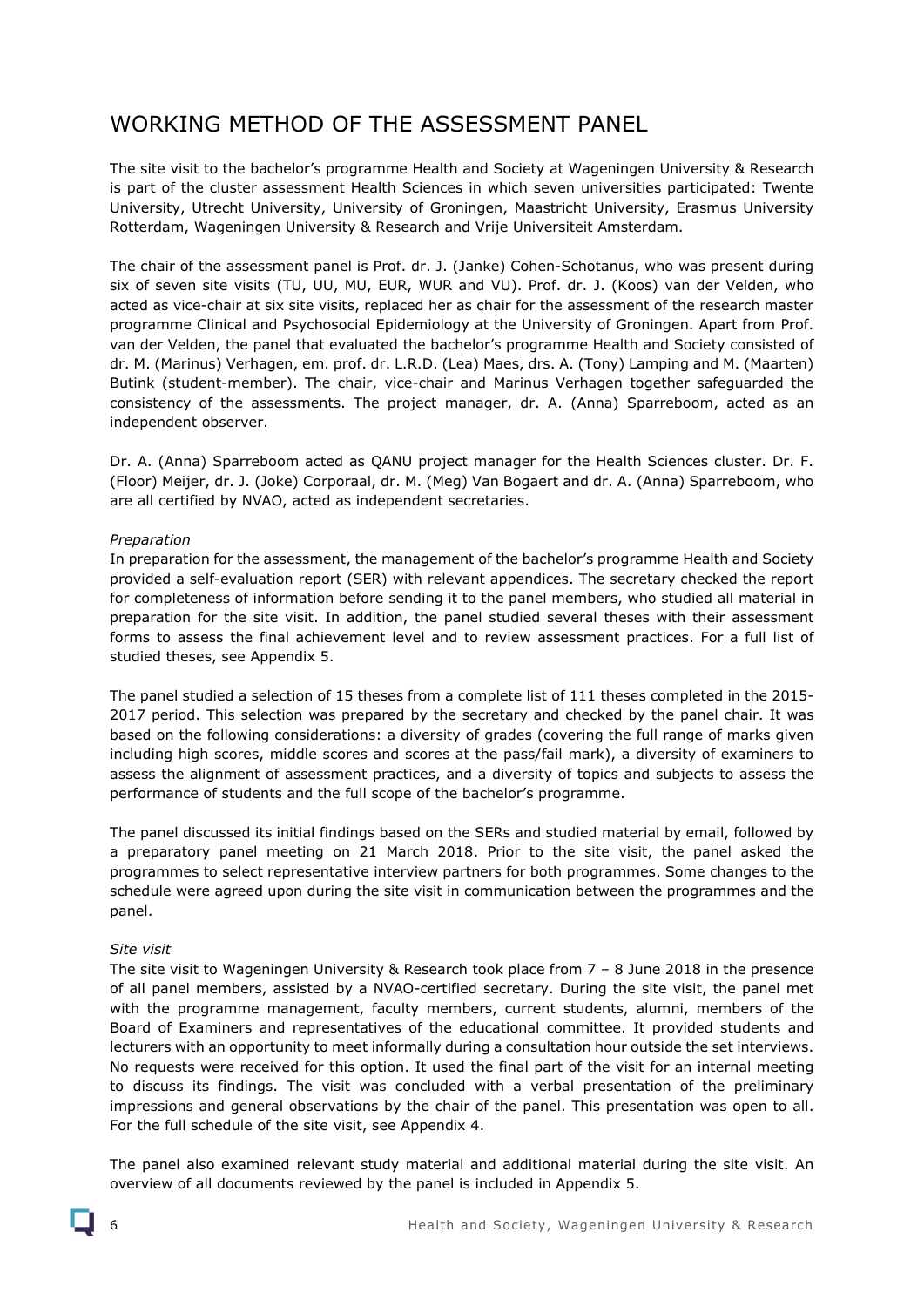#### *Report*

Based on the panel's findings, a draft report was prepared by the secretary. All panel members commented upon the draft report, and their comments and additions were implemented accordingly. The draft report was approved by the panel chair and sent to those responsible for the programme at Wageningen University & Research for the rebuttal procedure. The programme checked the draft report for factual irregularities. Suggestions based on this rebuttal procedure were discussed by the secretary and chair and, where necessary, other panel members before finalizing the report.

#### *Definition of judgements standards*

In accordance with the NVAO's Assessment framework for limited programme assessments, the panel used the following definitions for the assessment of both the standards and the programme as a whole.

#### Generic quality

The quality that, in an international perspective, may reasonably be expected from a higher education Associate Degree, Bachelor's or Master's programme.

#### Unsatisfactory

The programme does not meet the generic quality standard and shows shortcomings with respect to multiple aspects of the standard.

#### **Satisfactory**

The programme meets the generic quality standard across its entire spectrum.

#### Good

The programme systematically surpasses the generic quality standard.

#### Excellent

The programme systematically well surpasses the generic quality standard and is regarded as an international example.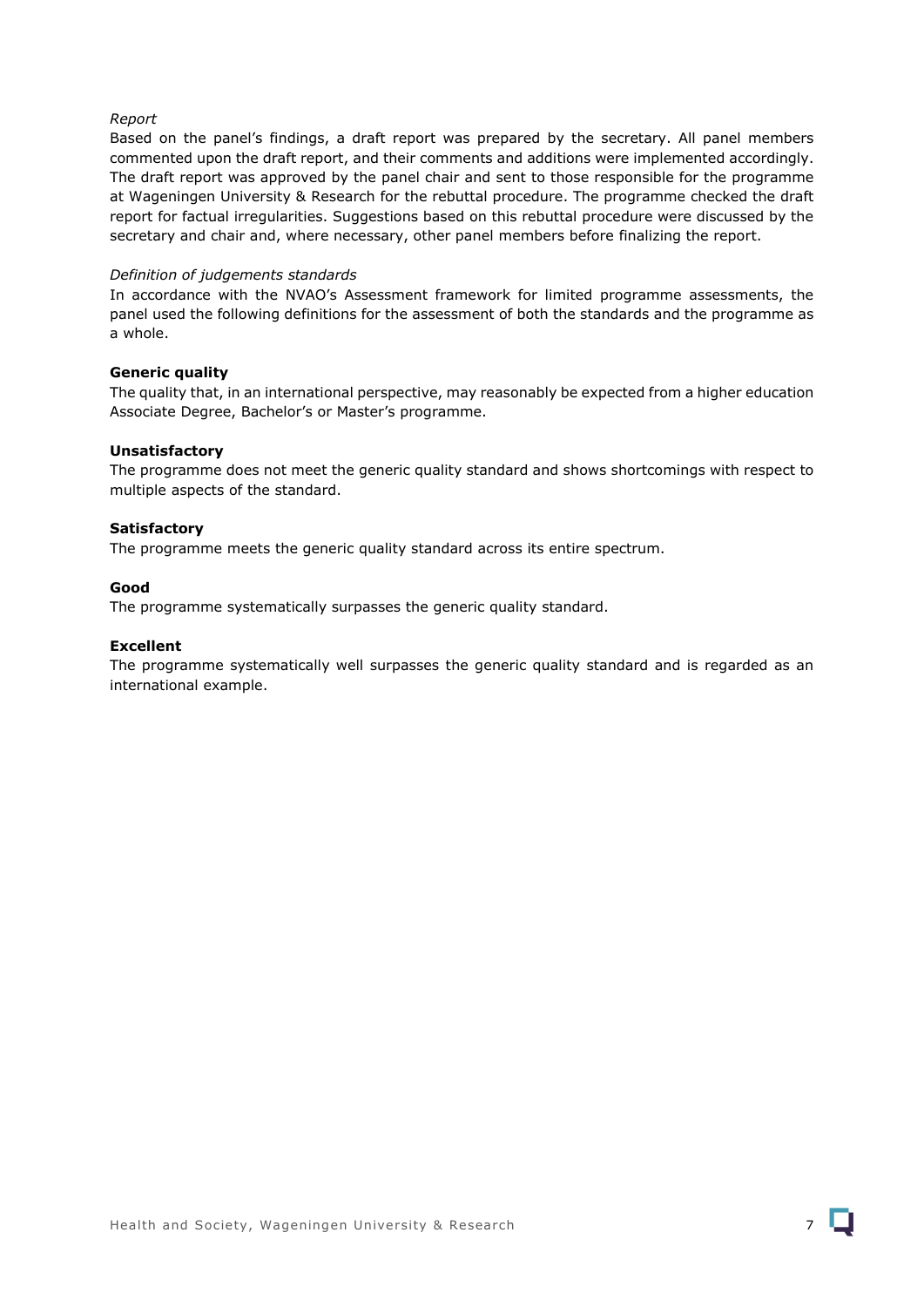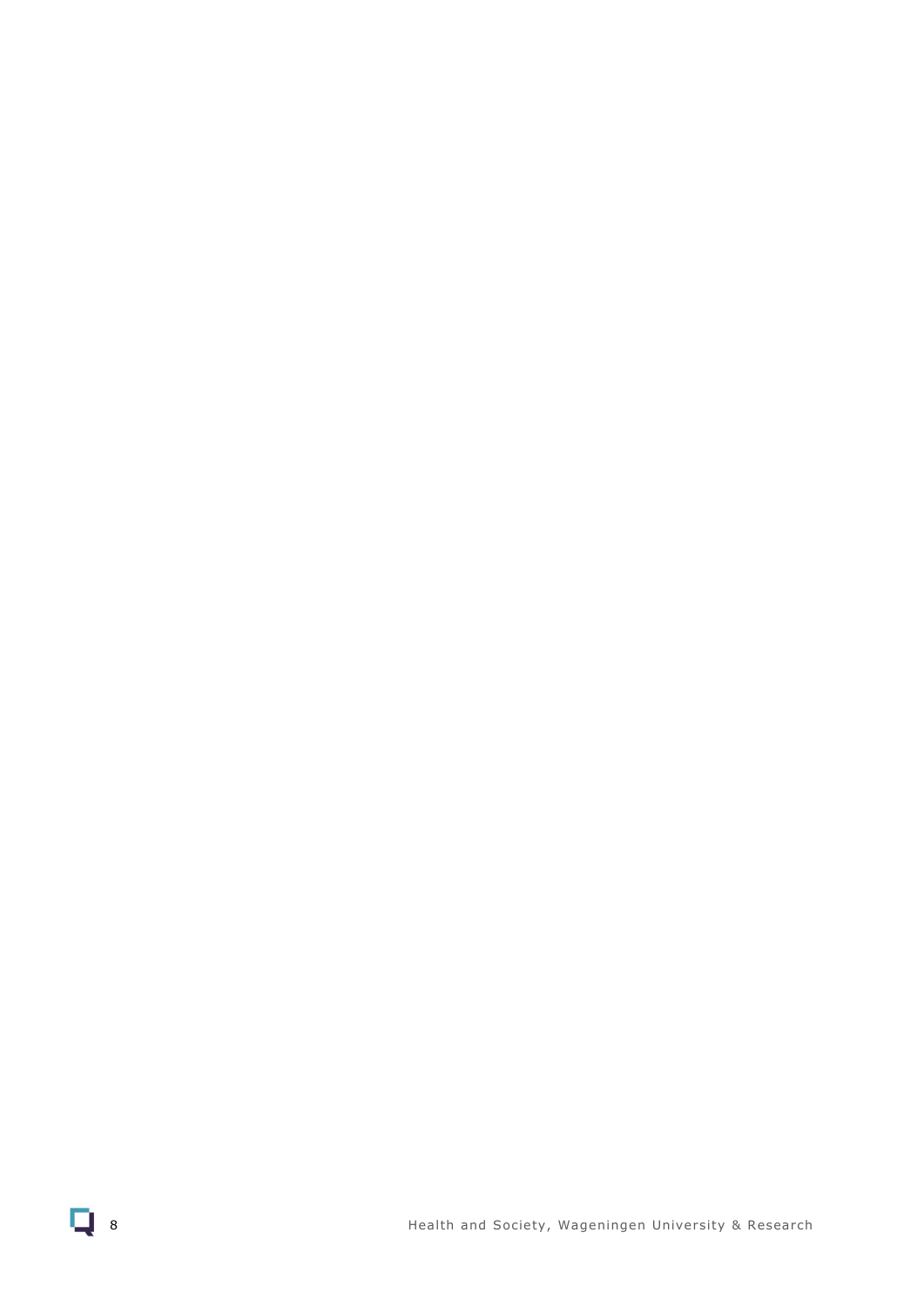### SUMMARY JUDGEMENT

In the self-assessment and during the site visit, the Dutch name of the bachelor's programme Health and Society, Bachelor Gezondheid & Maatschappij, was used, abbreviated as BGM. The panel will use the same name and abbreviation in this report.

#### *Standard 1*

The bachelor's programme BGM takes an interdisciplinary and socio-ecological approach to health development, health care and public health, which is unique in the field of Health Sciences in the Netherlands. Students in the BGM-programme are trained to analyse societal health issues, to interpret how various determinants influence health development and outcomes, and to translate knowledge from research into action in public health and health care, while combining insights from multiple disciplines and stakeholders. The panel is enthusiastic about the programme's focus on the exogenous factors of health, health promotion and the prevention of disease by adapting the environment (primordial prevention). It feels that this approach is relevant to present-day society, distinctive in the field of Health Sciences and appropriate for a non-medical faculty.

The programme's interdisciplinary scope and socio-ecological approach is very well translated into the intended learning outcomes (ILOs). The panel concludes that the ILOs are well chosen for an academic bachelor's programme in health sciences and carefully formulated, each starting with an action verb, so that they serve as useful starting points for the design of the curriculum and the assessment. The panel appreciates the programme's orientation on the professional and scholarly field in the Netherlands and internationally.

#### *Standard 2*

The panel concludes that all ILOs are translated in the curriculum and that each course has learning objectives that relate to the ILOs. The construction of the curriculum is logical; it starts with introductory courses and slowly builds up broadening and deepening knowledge and research skills. The courses are well-structured and of an appropriate level for an academic bachelor's programme. The panel is enthusiastic about the opportunity that the elective space in year 3 offers to spend a semester abroad. The panel advises to enhance the constructive alignment in the curriculum by appointing an 'owner' for each ILO.

The teaching staff in the BGM programme are researchers recruited from various chair groups at WUR and they are well qualified for teaching. The teaching methods that are used are in line with the ILOs, but the panel encourages the programme to use less lectures and more activating teaching methods. The panel concludes that the curriculum, the teaching-learning environment and the quality of staff and supervision enables students to achieve the ILOs.

#### *Standard 3*

The panel concludes that the system of assessment sufficiently safeguards the validity, reliability, independency and transparency of assessment. The panel advises to develop a programme-wide assessment plan, which demonstrates how the assessment of individual courses and of all courses together connects to the ILOs.

The panel established that the thesis assessment is generally adequate. To increase the reliability and independence of thesis assessment, the panel advises using two assessment forms, one for supervisor and one for second examiner, and ensuring that both examiners discuss their assessment together only after they filled out the forms independently. In addition, it advises monitoring the provision of qualitative feedback on the assessment forms more strictly.

The assessment strategies of each course are carefully executed and monitored by the Examining Board Social Sciences (EBSS). The EBSS has adequate working methods and procedures in place and thus contributes to the quality assurance of assessment in the BGM programme. The EBSS is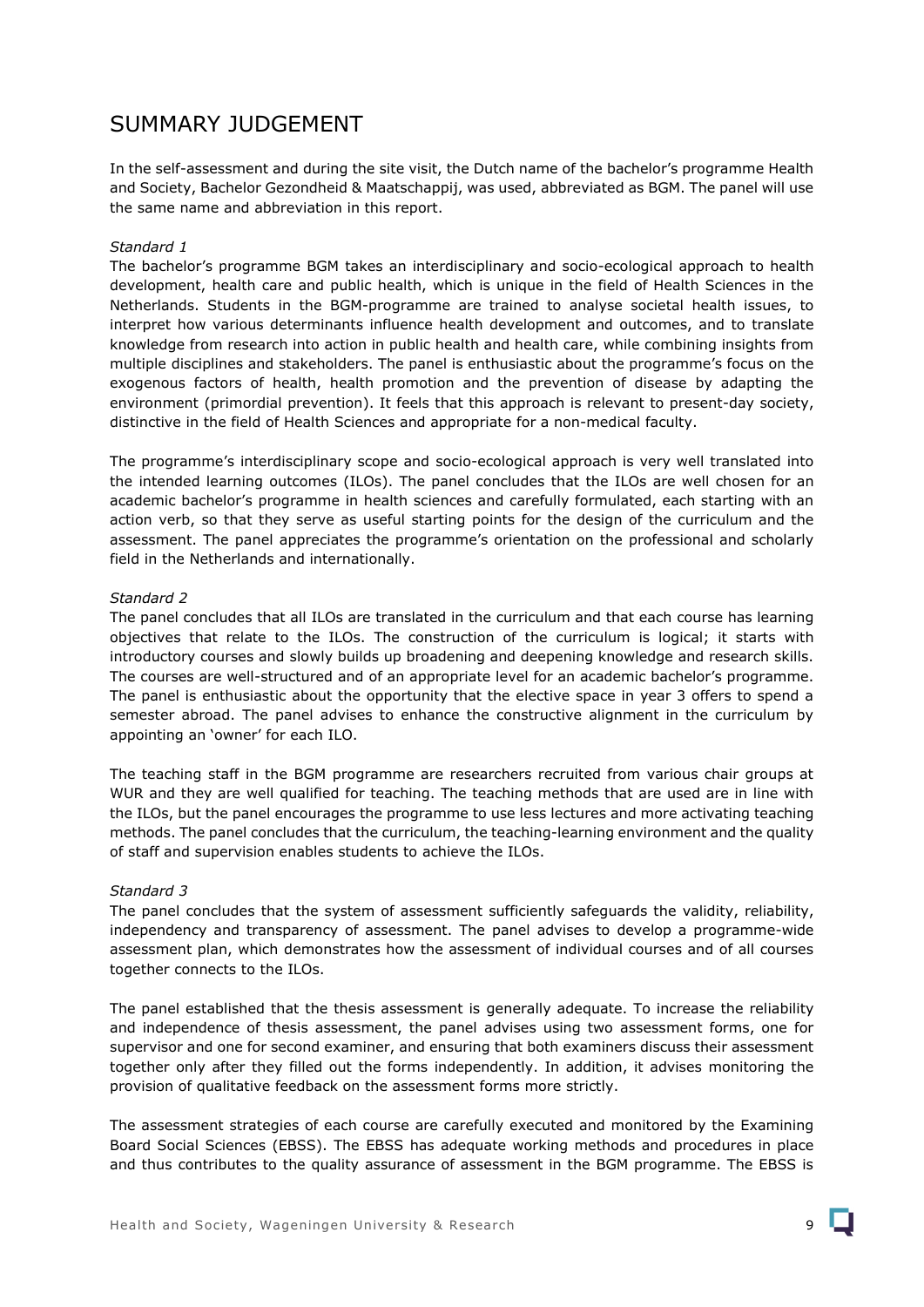aware of the improvements that can be made and takes its tasks very seriously. The panel concludes that the EBSS sufficiently safeguards the quality of assessment and thus carries out its formal tasks.

#### *Standard 4*

The panel concludes that students achieve the intended learning outcomes of the bachelor's programme. In the thesis, the candidates demonstrate that they are able to critically analyse and summarise a subject, integrate knowledge from various sources and apply theoretical knowledge. The panel read a sample of 15 theses and concluded that they were all of sufficient quality. It recommends reviewing the assignment of the thesis to allow more types of theses so that students can apply more of their knowledge and skills in their final work. Or, when this is impossible, to at least allow more different types of literature studies, such as mapping reviews, qualitative reviews or rapid reviews.The panel also recommends prolonging the period in which students work on their thesis, for instance by connecting the course Theoretical Approaches in Research for Health and Society more explicitly to the thesis.

Most graduates of the bachelor's programme continue their studies in a master's programme in Health Sciences at WUR or another university. The panel concludes that they are well-prepared for this.

The panel assesses the standards from the *Assessment framework for limited programme assessments* in the following way:

#### *Bachelor's programme Health and Society*

| Standard 1: Intended learning outcomes    | aood         |
|-------------------------------------------|--------------|
| Standard 2: Teaching-learning environment | satisfactory |
| Standard 3: Student assessment            | satisfactory |
| Standard 4: Achieved learning outcomes    | satisfactory |
| General conclusion                        | satisfactory |

The chair and the secretary of the panel hereby declare that all panel members have studied this report and that they agree with the judgements laid down in the report. They confirm that the assessment has been conducted in accordance with the demands relating to independence.

Date: 3 October 2018



Panelson

Prof. dr. Janke Cohen-Schotanus **Dr. Anna Sparreboom**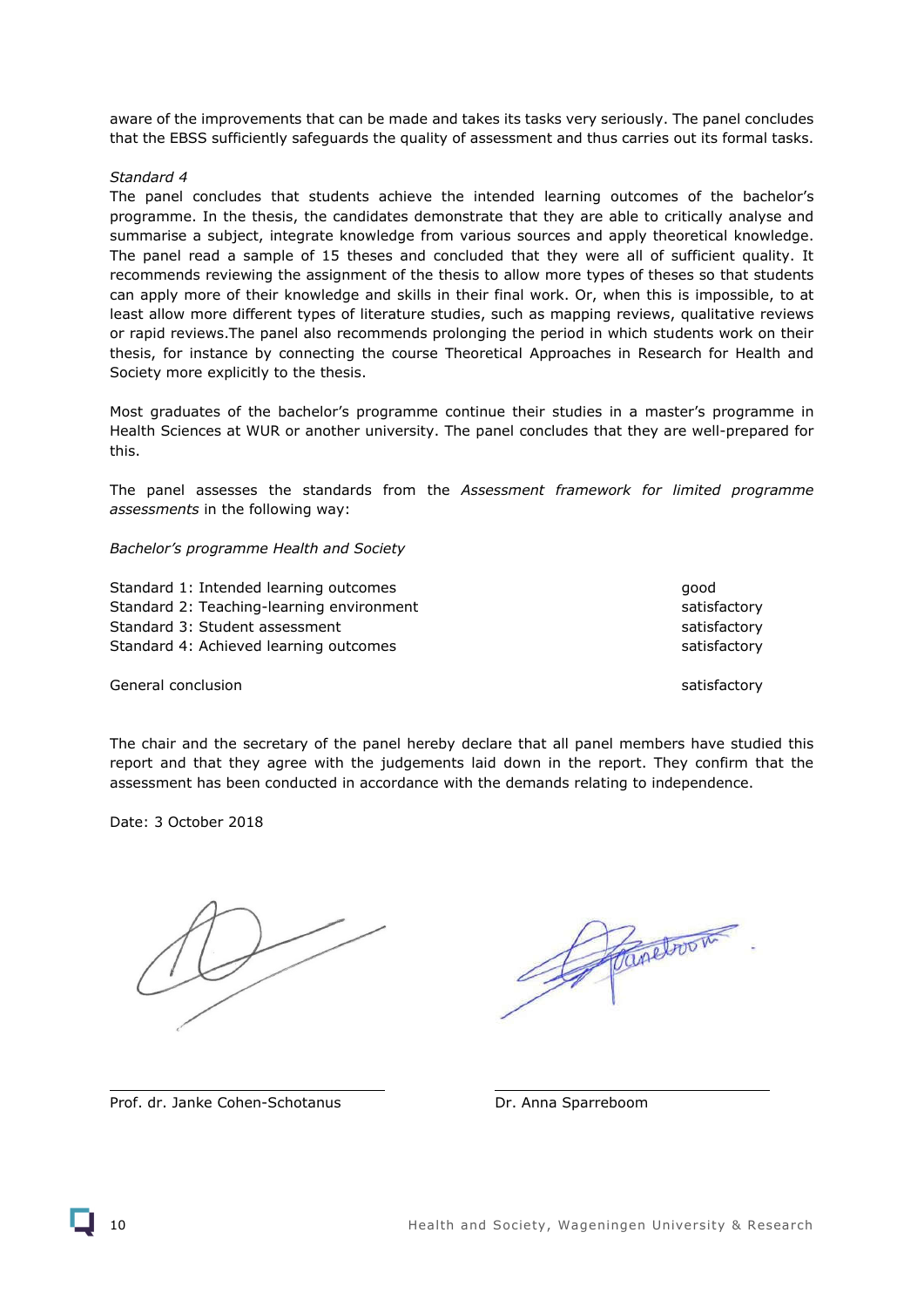# DESCRIPTION OF THE STANDARDS FROM THE ASSESSMENT FRAMEWORK FOR LIMITED FRAMEWORK ASSESSMENTS

#### *Governance structure and organisation of degree programmes at WUR*

The governance structure and organisation of degree programmes at Wageningen University and Research (WUR) differs from that of other Dutch universities. WUR has only one faculty; the Faculty of Agriculture and Environmental Sciences. The *rector magnificus* of the University is also the Dean of the Faculty. The Dean appoints the Programme Board (PB), which consists of four professors and four students, and is chaired by the Dean of Education. The PB is the legal governing body of the university's BSc and MSc degrees. Each programme has a Programme Committee (PC), which consists of an equal number of students and staff members who are appointed by the PB. The PC is supported by a Programme Director. PCs advise the PB on the design and content of the degree programmes. The PB does not employ lecturers who deliver the programme's courses; they are employed by one of the 94 chair groups, which are part of one of the five WU Science Groups. The Chair Groups are the 'supply side of education', the PB and PC the 'demand side'.

In the self-assessment and during the site visit, the Dutch name of the bachelor's programme Health and Society, Bachelor Gezondheid & Maatschappij, was used, abbreviated as BGM. The panel will use the same name and abbreviation in this report.

#### Standard 1: Intended learning outcomes

The intended learning outcomes tie in with the level and orientation of the programme; they are geared to the expectations of the professional field, the discipline, and international requirements.

#### Findings

The bachelor's programme BGM takes an interdisciplinary and socio-ecological approach to health development, health care and public health, which is unique in the field of Health Sciences in the Netherlands. As explained in the Domain-Specific Framework of Reference (Appendix 1), all Dutch programmes in health sciences embrace a positive view on health, meaning that health is more than the absence of disease. Instead, health is reflected in the individual's ability to adapt and to selfmanage in the face of social, physical and emotional challenges. In the BGM programme at Wageningen University and Research (WUR), however, the focus is on gaining understanding of the socio-ecological factors that contribute to positive health (salutogenesis), rather than focusing solely on the biological determinants that make people sick (pathogenesis). These socio-ecological factors, also called exogenous or external determinants of health, are for instance physical environment, lifestyle and social environment. This approach results in a perspective that acknowledges that health is not only an individual, but also a social matter that can be promoted not only through individual interventions and campaigns but also through regulation and collaboration with different stakeholders at various levels. The panel is enthusiastic about the programme's focus on the exogenous factors of health, health promotion and the prevention of disease by adapting the environment (primordial prevention). It feels that this approach is very relevant to present-day society, well-embedded in and unique to the field of Health Sciences in the Netherlands and appropriate for a non-medical faculty.

Students in the BGM programme are trained to analyse societal health issues, to interpret how various determinants influence health development and outcomes, and to translate knowledge from research into action in public health and health care, while combining insights from multiple disciplines and stakeholders. Graduates should be able to approach health issues in context, apply different disciplinary approaches, think critically and have good analytical skills. To achieve this, students are trained in various 'social' disciplines, including sociology, psychology, health promotion, economics, communication and demography and in general academic research skills. The programme aims to prepare students for a master's programme in a related field and, after that, for a career as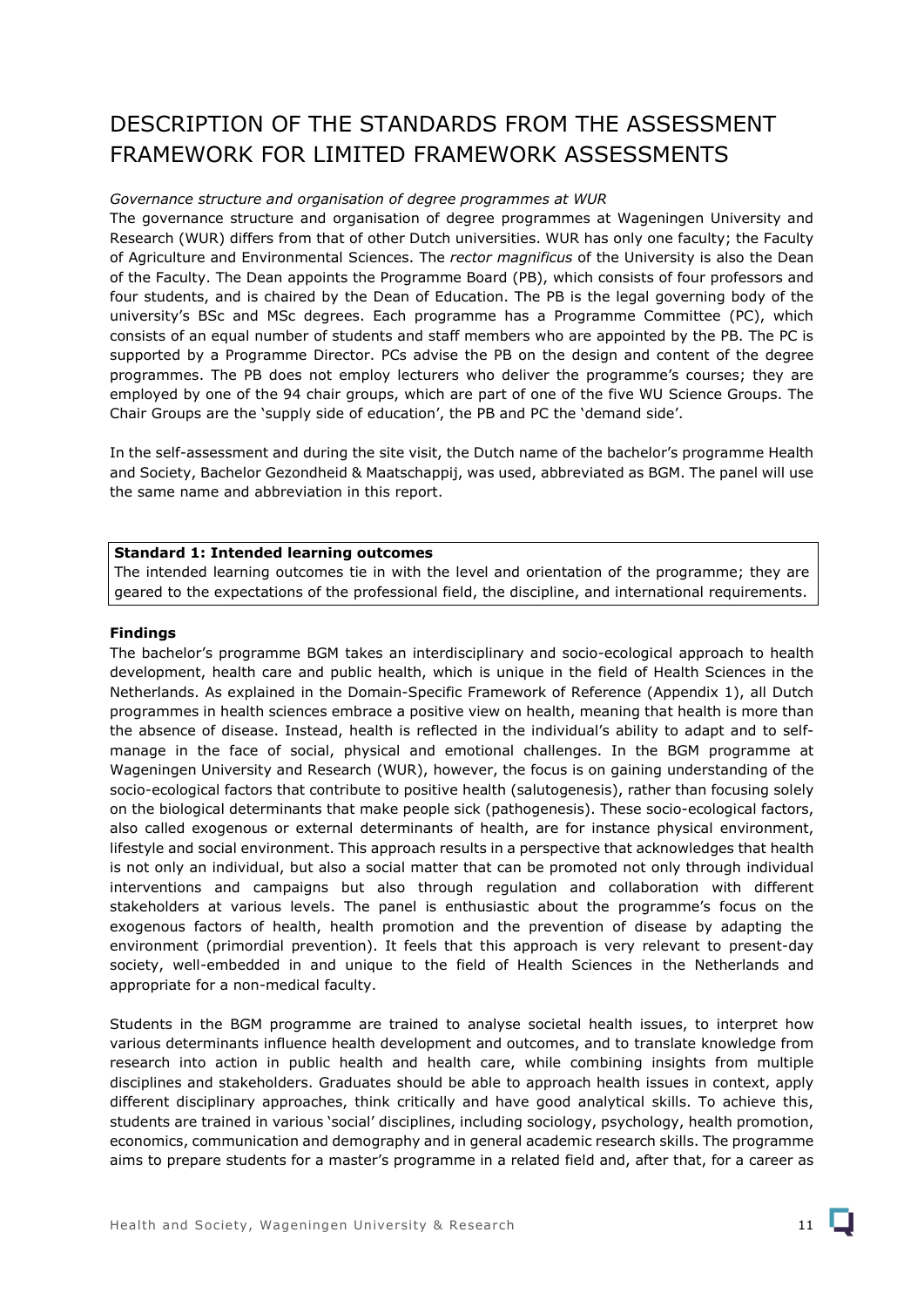a (public) health care professional, health policy advisor, researcher or manager in health care or public organizations.

These objectives are translated into 12 intended learning outcomes (ILOs) that are aligned with the Dublin-descriptors. According to the panel, the ILOs are well written, clear, and measurable (Appendix 2). The set of ILOs includes some that are aimed at health domain-specific knowledge and understanding (ILO 1-8) and others that are aimed at scientific learning and general academic learning (ILO 9-12). The panel established that the focus on the exogenous, social factors that determine health is well described in the ILOs, note for instance ILO 1: 'Apply the theoretical approaches and infer the theoretical underpinnings of empirical social science research in current issues in public health and health care, including the interaction between health, life-style and the social and physical environment and their effects at various levels (micro, meso and macro).' The multidisciplinary approach of the bachelor's programme is also effectively translated into the ILOs, for example ILO 2 'Explain the governance of public health and health care while applying economic, management and policy-oriented concepts'. The learning outcomes with regard to scientific and academic learning (ILO 9-12) are appropriate for an academic bachelor's programme.

The panel concludes that the ILOs are well chosen for an academic bachelor's programme in health sciences and carefully formulated, each starting with an action verb, so that they are clear and measurable and serve as useful starting points for the design of the curriculum and the assessment. The panel appreciates the programme's orientation on the professional and academic field in the Netherlands and internationally, which is testified by the presence of an External Advisory Committee and by the inclusion of the view of two international experts on BGM's ILOs in the self-assessment report.

#### Considerations

The bachelor's programme BGM takes an interdisciplinary and socio-ecological approach to health development, health care and public health, which is unique in the field of Health Sciences in the Netherlands. Students in the BGM-programme are trained to analyse societal health issues, to interpret how various determinants influence health development and outcomes, and to translate knowledge from research into action in public health and health care, while combining insights from multiple disciplines and stakeholders. The panel is enthusiastic about the programme's focus on the exogenous factors of health, health promotion and the prevention of disease by adapting the environment (primordial prevention). It feels that this approach is relevant to present-day society, distinctive in the field of Health Sciences and appropriate for a non-medical faculty.

The programme's interdisciplinary scope and socio-ecological approach is very well translated into the ILOs. The panel concludes that the ILOs are well chosen for an academic bachelor's programme in health sciences and carefully formulated, each starting with an action verb, so that they serve as useful starting points for the design of the curriculum and the assessment. The panel appreciates the programme's orientation on the professional and scholarly field in the Netherlands and internationally.

#### Conclusion

*Bachelor's programme Health and Society:* the panel assesses Standard 1 as 'good'.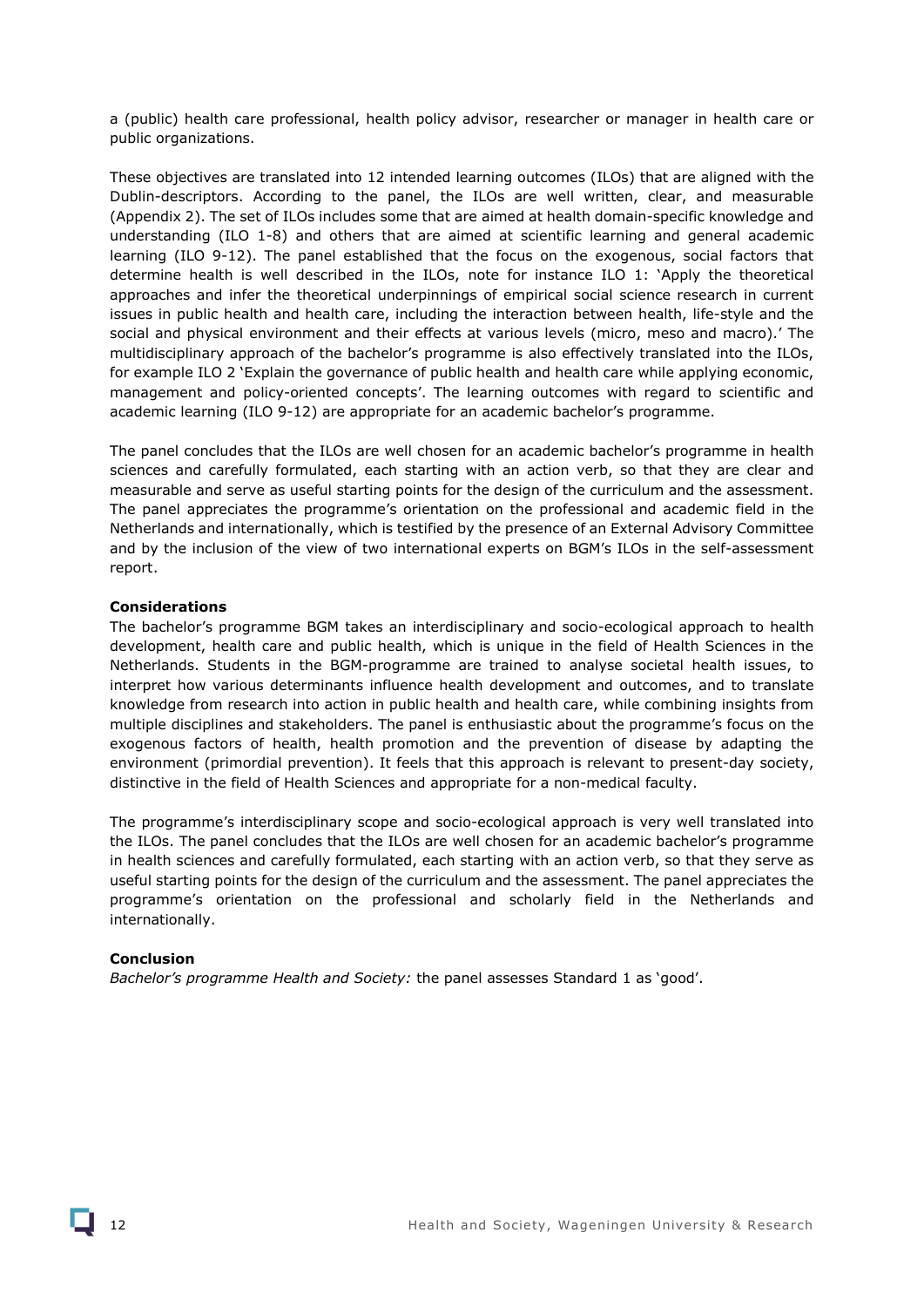#### Standard 2: Teaching-learning environment

The curriculum, the teaching-learning environment and the quality of the teaching staff enable the incoming students to achieve the intended learning outcomes.

#### Findings

#### *Curriculum*

The curriculum of the BGM programme constitutes 180 EC, of which 150 EC comprise the common programme and 30 EC elective courses (see Appendix 4 for the programme). The first year is introductory and consists of foundational courses in social-psychological theory and economics, with on the one hand links to (global) health and health care, and on the other research methods, statistics and presentation skills. In the courses in the second year, the students broaden their knowledge of the various disciplines with more in-depth courses on nutrition, epidemiology, health communication and management and innovation in the health sector. Methodological courses aimed at the development of research skills are also scheduled in year 2. Year 3 starts with room for electives, in which students can choose one of the pre-defined minors at WUR or, conditional to the approval of the Board of Examiners, freely select courses at WUR or other national and international universities. The common part of year 3 consists of two thematic courses about health policy, inter-sectoral collaboration, demography and the use of theory and a methodological course that prepares for the 12 EC thesis, with which students finish their bachelor's programme.

The panel noted that the construction of the curriculum is logical; it starts with introductory courses and slowly builds up broadening and deepening knowledge and research skills, culminating in the thesis, in which the student analyses and processes knowledge, concepts and theory. The language that is used in the courses follows a similar line, increasing in difficulty: in the first year courses are taught in Dutch, but the reading material is in English, in the second year some courses are taught in English, and the third year is completely in English, in preparation of master's programmes which are generally in English. The panel is enthusiastic about the opportunity that the elective space in year 3 offers to spend a semester abroad, because this is usually very inspiring, motivating and useful for health scientists in the modern-day globalised world. 23% of the students in the cohort that started in 2014-15 took the opportunity to study abroad for a semester.

The panel established that each course has learning objectives that relate to the general ILOs. During the site visit, students noted to the panel that they experience cohesion between a number of courses, such as those in social psychology, but indicated there was also overlap in content between courses. Although the communication between members of teaching staff is good, the panel established that the constructive alignment of each ILO within the curriculum is not structurally overseen by a member of staff or the management (at WUR the Programme Committees and directors are responsible for the management of educational programmes). For example, 12 courses in the bachelor's programme taught by various teachers are connected to ILO 8, which focuses on ethical issues, but the management does not explicitly manage and monitor the progress in achieving the learning goal over the courses. For example, do students show their ability to explain basic ethical concepts in the first courses and are their ethical deliberations in the final courses more profound? At the moment, all ILOs seem to be tested adequately and the teaching staff mostly manages to avoid overlap in courses because they frequently consult each other, but the panel advises enhancing the constructive alignment in the curriculum by appointing an 'owner' for each ILO. In this way, it will be easier for the management to oversee the cohesion in the curriculum and to manage and monitor the learning lines connected to the specific ILOs.

#### *Staff, didactics, guidance and feasibility*

The majority of all lecturers in the BGM programme have a University Teaching Qualification (BKO Dutch), the rest of them are in training and are expected to receive the UTQ within two years. From the interviews during the site visit the panel understood that students are generally content with the quality of their teachers, which is confirmed by the course evaluations. The lecturers in the bachelor's programme are recruited from the research staff in different departments within WUR. The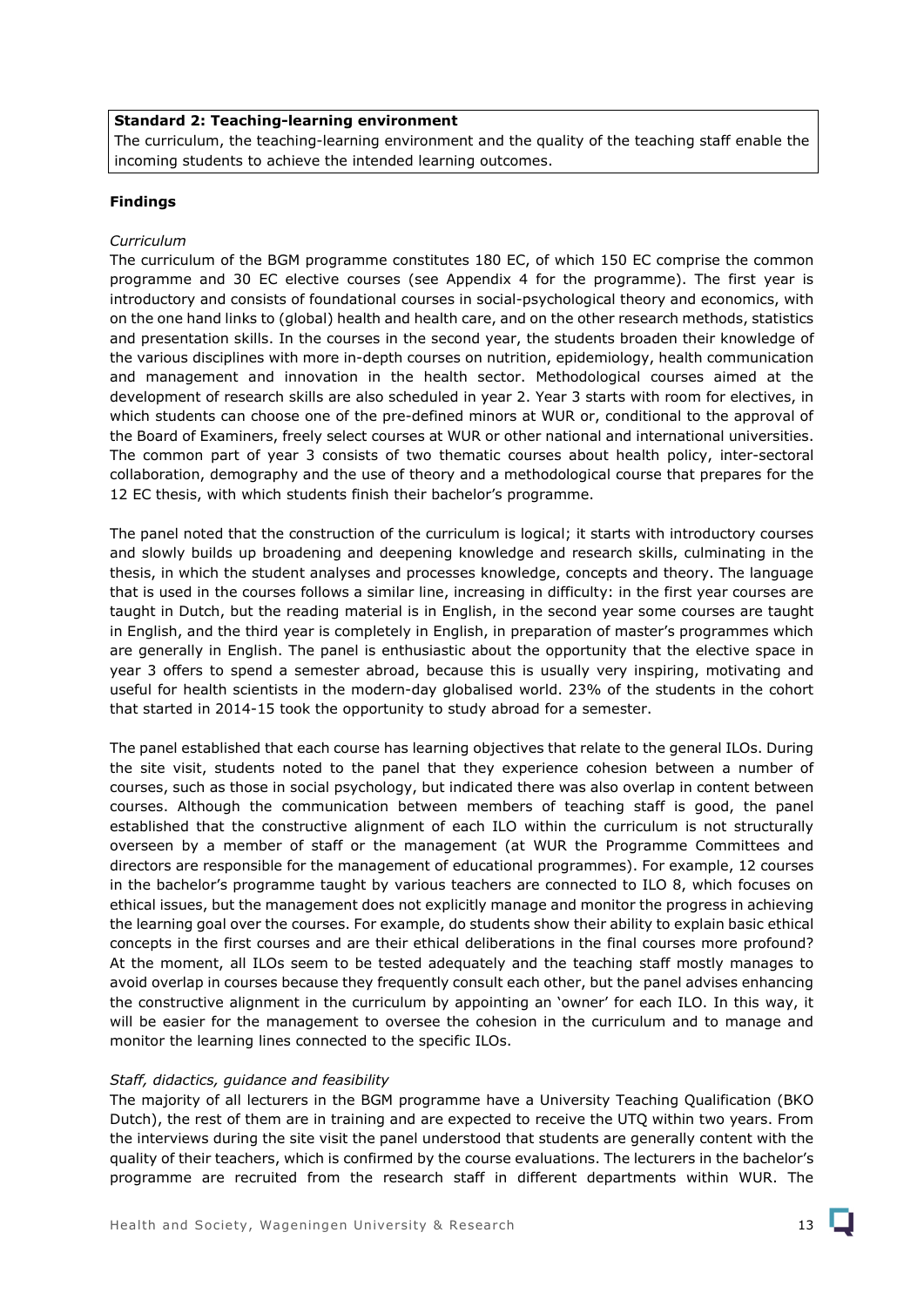governance and organizational structure at WUR in which the PC invites staff from various chair groups to provide one or several courses to an educational programme, contributes to what the panel called 'thinking in courses' (see p. 10 above for a further explanation of the governance and organizational structure). Most teaching staff contributes to one or several courses, but do not have a clear overview of the connection of their course to the learning lines that connect to the ILOs. Although the panel sympathises with the organizational structure, which includes students in the PCs and is based on a strong culture of quality assurance, it also sees some pitfalls, such as the less centralised 'ownership' of the curriculum and the limited involvement of teaching staff with the entire programme. The teaching staff is primarily embedded in chair groups, that are organized along scientific disciplinary lines and often involved in different educational programmes. This results in a situation in which disciplinary education might prevail over the constructive alignment of the course in the BGM curriculum. When the panel shared and discussed this observation with the PC, the Board of Examiners and the Programme Board, it noted their recognition and open and constructive response. The panel is therefore confident that adequate measures will be taken to improve the constructive alignment of the curriculum.

Students in the BGM programme follow part of their courses together with students from other programmes, such as the bachelor's programme Nutrition and Health. The other courses are tailormade for BGM students. From the course material that was studied during the site visit, the panel gathered that courses are well structured and of an appropriate level for an academic bachelor's programme. It also noted that both European, national and local perspectives are included in the course content. The programme adheres to the *Wageningen Approach to Education*, which has four starting points: 1. The student as an active participant, 2. Feedback is an essential part of learning, 3. Fostering differentiation and 4. Learning in communities. The panel established that the teaching methods of the courses are in line with the ILOs and in keeping with starting point 4: 34% of the scheduled contact hours are tutorials, 5% group work and 5% (lab) practicals. However, 53% of the scheduled contact hours are lectures. And although the panel learned from students and teaching staff that the lectures are made as interactive as possible, the panel encourages the programme to explore the use of additional activating teaching methods. As regards starting point 2 concerning feedback, the panel concluded from the interviews during the site visit and the course evaluations that students are satisfied with the guidance and feedback that they receive. Students also told the panel that they experience no bottlenecks in the curriculum. The progression rates confirm that the curriculum, the teaching-learning environment and the quality of staff and supervision enables students to achieve the ILOs.

#### *Career orientation and connection with the professional field*

As noted under Standard 1, students in the BGM programme are not only trained (1) to analyse societal health issues, (2) to interpret how various determinants influence health development and outcomes, but also (3) to translate knowledge from research into action in public health and health care, while (4) combining insights from multiple disciplines and stakeholders. The panel fully supports these objectives, but it sees a discrepancy between the third objective and the actual orientation on the professional field and the connection with practice in the courses. At present, there are several guest lectures and the study association Mercurius organises excursions and activities focusing on the professional field, but there is no internship and according to the students the use of examples taken from practice in the courses is limited. Student evaluations indicate that students want to gain more insight in the professional field during their studies. Although including an internship in the curriculum may not be possible due to university guidelines, the panel recommends looking for other ways to strengthen the orientation on practice in the courses, for instance by using problems or questions brought in by the professional field as project assignments. In order to achieve a better connection to the future professional field of BGM graduates, the panel also suggests adding a member from the healthcare sector, such as GGD or a municipality officer who is responsible for healthcare, to the programme's External Advisory Committee.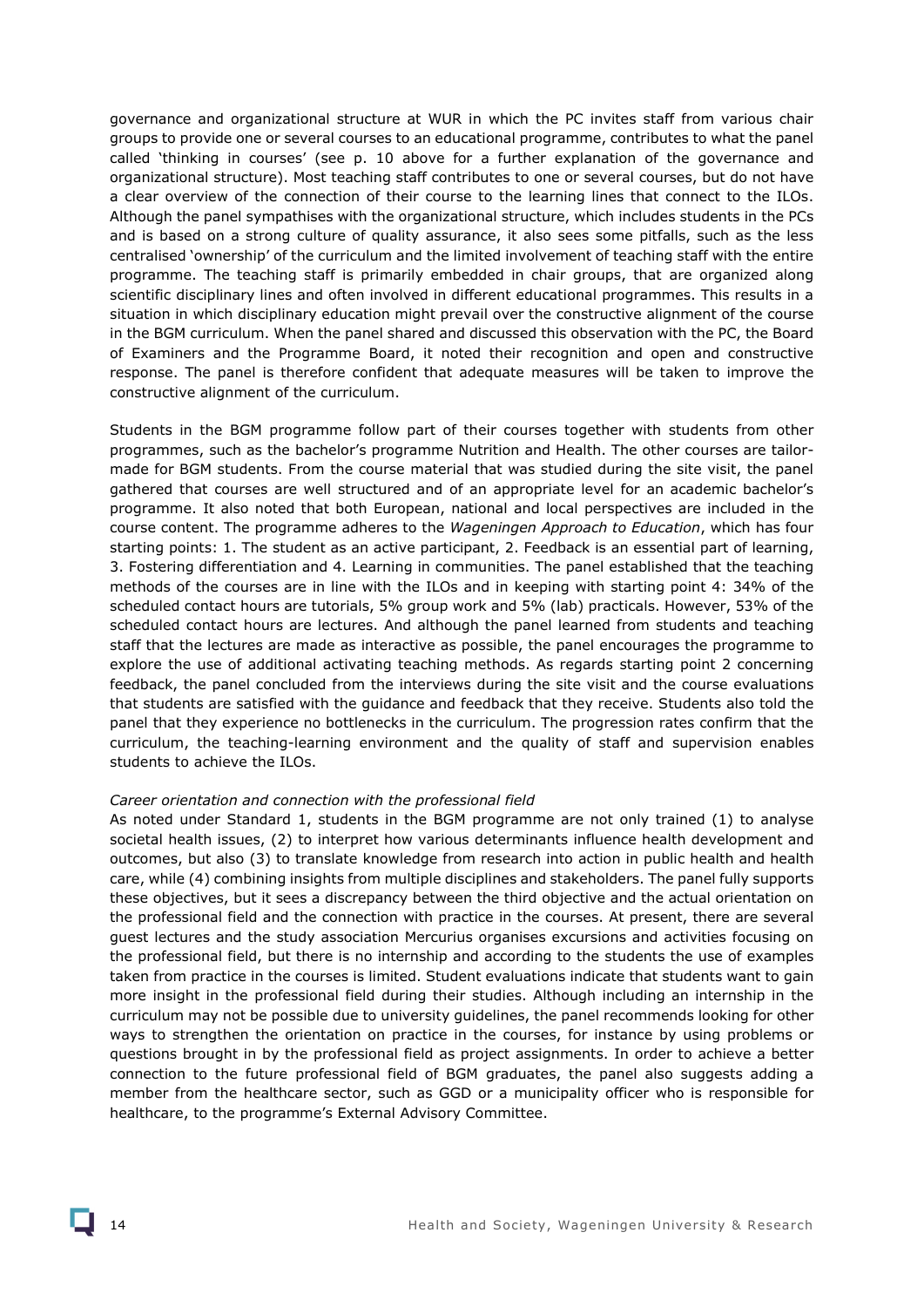#### Considerations

The panel concludes that all ILOs are translated in the curriculum and that each course has learning objectives that relate to the ILOs. The construction of the curriculum is logical; it starts with introductory courses and slowly builds up broadening and deepening knowledge and research skills. The courses are well-structured and of an appropriate level for an academic bachelor's programme. The panel is enthusiastic about the opportunity that the elective space in year 3 offers to spend a semester abroad. The panel advises to enhance the constructive alignment in the curriculum by appointing an 'owner' for each ILO.

The teaching staff in the BGM programme are researchers recruited from various chair groups at WUR and they are well qualified for teaching. The teaching methods that are used are in line with the ILOs, but the panel encourages the programme to use less lectures and more activating teaching methods. The panel concludes that the curriculum, the teaching-learning environment and the quality of staff and supervision enables students to achieve the ILOs.

#### Conclusion

*Bachelor's programme Health and Society:* the panel assesses Standard 2 as 'satisfactory'.

#### Standard 3: Student assessment

The programme has an adequate system of student assessment in place.

#### Findings

#### *System of assessment*

The BGM programme uses a variety of assessment methods: written exams (open-end questions, multiple choice questions), assignments (individual or group), papers, presentations and participation in course work. The way in which the assessment is structured and related to the ILOs is described in the assessment strategy of each course, which is included in the Study Handbook and checked by the Examining Board Social Sciences (EBSS). Students are also informed about the assessment through example exams that are distributed and discussed in classes. All examiners hold a UTQ and are nominated by the EBSS. New staff members who are still in the process of receiving their UTQ can be approved provisionally. Group assignments are assessed through peer-feedback and are always outweighed in the final grade by individual assignments, in order to prevent students from receiving a high grade by freeriding. The reliability, independence and transparency of assessment are ensured by the use of answer keys and specification tables.

During the site visit, students noted to the panel that the various forms of assessment are suitable for the respective courses and that the provision of information about the assessment in each course is appropriate. The results of course evaluations confirm this. The panel established that the assessment strategies of each course are carefully executed. However, there is no programme-wide assessment plan yet, which demonstrates how the assessment of individual courses and of all courses together connects to the ILOs. The panel sees the development of such a plan, which requires the mapping of the assessment of all ILOs in the entire programme, as the next step in the further development of the assessment system.

#### *Thesis assessment*

The assessment of the thesis is described in the Thesis Guide, which is available to all students. The thesis is assessed by the supervisor and a second examiner. The grade of the thesis is based on 4 criteria; research competence (30%), thesis report (60%), oral presentation (5%) and final discussion / oral defence (5%). The mark for each criterion should be sufficient ( $\geq$ 5,5). There is a standardised thesis assessment form on which the criteria are further specified and on which the examiners can score all sub criteria. The form also provides room for qualitative comments by the supervisor and second examiner.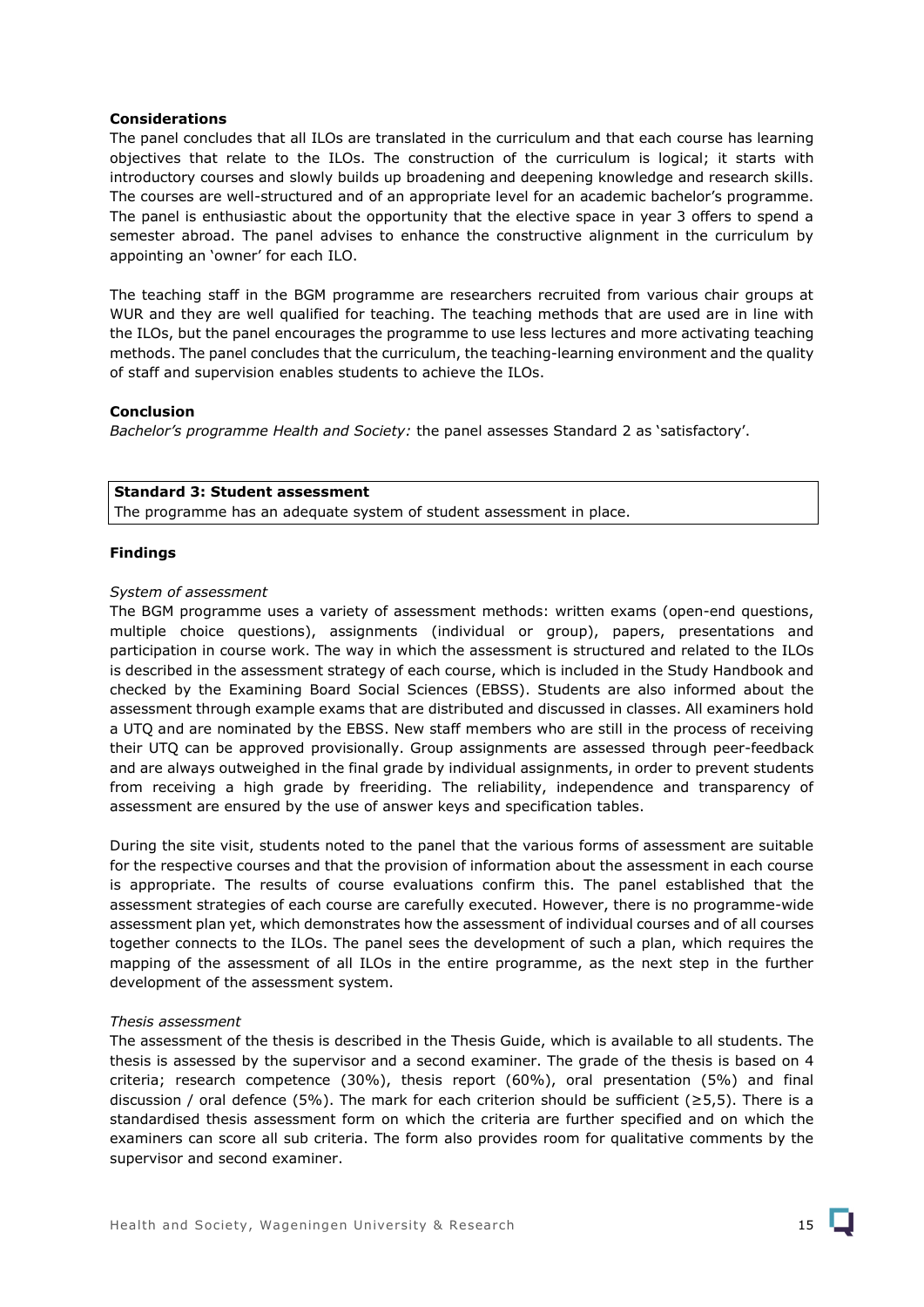The panel read a sample of 15 theses with final grades ranging from 6 to 9. For some theses the panel would have given a slightly lower grade, but all of these cases fell within the bandwidth for an acceptable academic difference of opinion. The panel found no theses of insufficient quality. Presently, the supervisor and second examiner assess the thesis separately, but use the same assessment form. To increase the reliability and independence of thesis assessment, the panel advises using two assessment forms, one for supervisor and one for second examiner, and ensuring that both examiners discuss their assessment together only after they filled out the forms. In addition, the panel noted that the boxes for qualitative comments are not always used. It advises monitoring the provision of qualitative feedback on the assessment forms more strictly to ensure that students always receive qualitative feedback on their work.

#### *Examining Board Social Sciences (EBSS)*

The Examining Board Social Sciences (EBSS) is responsible for safeguarding the quality of assessment in the BGM-programme. The EBSS has an external member who is a retired university professor (2010) with experience as former chairman of the EBSS. The other members are experienced professors with UTQs and an assessment expert. The EBSS adheres to WUR's Examining Board Rules and Regulations, which contain the rules regarding the duties and powers of Boards of Examiners as regulated in the law. The regular work of the EBSS includes checking the assessment strategy of each course, investigating the results of course evaluations and advising about improvements if necessary, monitoring the binding study advice, approving individual study programmes, appointing examiners, granting exemptions and dealing with complaints, appeals and fraud cases.

In addition to the annual quality assurance activities, the EBSS visits each of the chair groups that contribute to the BGM-programme every four years to review the assessment procedures in detail. In preparation of the visit, the EBSS investigates assessment documents and the evaluations of the assessment in the courses provided by the respective chair group. The assessment expert always participates in these visits. In addition, the EBSS checks and approves the assessment strategies of each course, it checks answer keys and specification tables and it conducts reviews of samples of theses. Finally, during the chair group visit, the EBSS looks at the evaluations of courses and their assessment by peer-reviewers, colleagues from other universities working in the same field. After the chair group visit, the EBSS prepares a report for the PC which includes conclusions and recommendations. A summary of general conclusions of all site visits by all Boards of Examiners is sent to the University Board every year.

The panel established that WUR has a strong culture of quality assurance, which also applies to assessment. The EBSS has adequate working methods and procedures in place and thus makes a contribution to the quality assurance of assessment in the BGM programme. During the site visit, the panel and the EBSS spoke about the most important challenges in the programme at this moment; the constructive alignment of ILOs, courses and assessment, and the reliability and independence of thesis assessment. As noted above under Standard 2, the panel feels that the constructive alignment of each ILO and its assessment should be made more explicit. At the moment, PC and teaching staff are 'thinking in courses', instead of in the learning lines that connect to the ILOs. The panel noted that this is also due to the organisational structure in which the PC invites various chair groups to give courses. As a consequence, at the moment the quality of assessment is safeguarded on courselevel, but not on programme-level and in relation to the ILOs.

The second challenge, which concerns the reliability and independence of thesis assessment, can perhaps be addressed sooner, by organising that supervisor and second examiner use two assessment forms and by introducing rubrics for the thesis assessment. From their conversation with the EBSS, the panel concluded that it is aware of the improvements that can be made and takes its tasks very seriously. The fact that EBSS is responsible for all programmes in social sciences is an advantage here, because it means that it has a good overview of the potential problems and possible solutions. The panel concludes that the EBSS sufficiently safeguards the quality of assessment and thus carries out its formal tasks.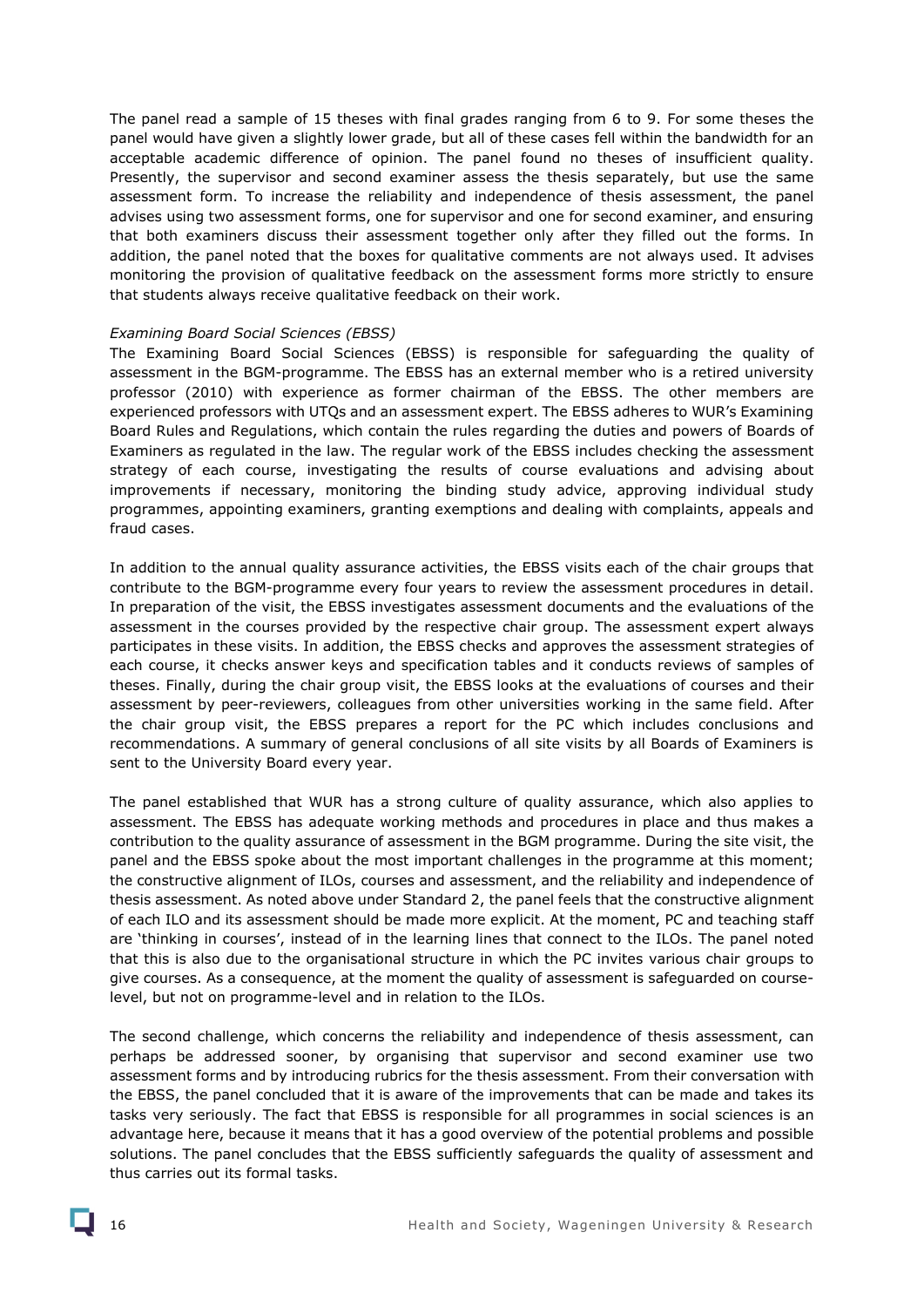#### Considerations

The panel concludes that the system of assessment sufficiently safeguards the validity, reliability, independency and transparency of assessment. The panel advises to develop a programme-wide assessment plan, which demonstrates how the assessment of individual courses and of all courses together connects to the ILOs.

The panel established that the thesis assessment is generally adequate. To increase the reliability and independence of thesis assessment, the panel advises using two assessment forms, one for supervisor and one for second examiner, and ensuring that both examiners discuss their assessment together only after they filled out the forms. In addition, it advises monitoring the provision of qualitative feedback on the assessment forms more strictly.

The assessment strategies of each course are carefully executed and monitored by the EBSS. The EBSS has adequate working methods and procedures in place and thus contributes to the quality assurance of assessment in the BGM programme. The EBSS is aware of the improvements that can be made and takes its tasks very seriously. The panel concludes that the EBSS sufficiently safeguards the quality of assessment and thus carries out its formal tasks.

#### Conclusion

*Bachelor's programme Health and Society:* the panel assesses Standard 3 as 'satisfactory'.

#### Standard 4: Achieved learning outcomes

The programme demonstrates that the intended learning outcomes are achieved.

#### Findings

To assess whether the intended learning outcomes have been achieved, the panel studied a sample of theses and interviewed several alumni.

In the thesis (12 EC), the candidate should demonstrate that he is able to critically analyse and summarise a subject, integrate knowledge from various sources and apply theoretical knowledge. Moreover, the student's thesis should indicate that he is able to plan and conduct the research individually and independently, though under supervision, and report the results verbally and in writing. Because the time available for the thesis is limited to 8 weeks, most students choose to write a literature review as their thesis.

The panel read a sample of 15 theses and concluded that they were all of sufficient quality. The topics of the theses were relevant to the programme, focusing for instance on literature about youth development through physical activity or the effectivity of robots for elderly Alzheimer's patients. The best theses were systematic literature reviews of a high level in good English, those who received lower grades had shortcomings in the research design, methods, discussion or contained language and spelling errors.

The panel understands that the present form of the thesis was chosen because of the limitations that the 8 week period poses, but it feels that the thesis in the present form does not do justice to everything the students learn in the bachelor's programme. In first and second year courses, the students are trained in research methods and data analysis and they learn about theoretical approaches in research for health and society, but they are not able to apply this knowledge and skills in the thesis in the present form. The panel advises to review the assignment of the thesis and to allow more types of theses so that students can apply more of their knowledge and skills in their final work. Or, when this is impossible, to allow at least more different types of literature studies, such as mapping reviews, qualitative reviews or rapid reviews,. The panel also recommends prolonging the period in which students work on their thesis, for instance by connecting the course *Theoretical Approaches in*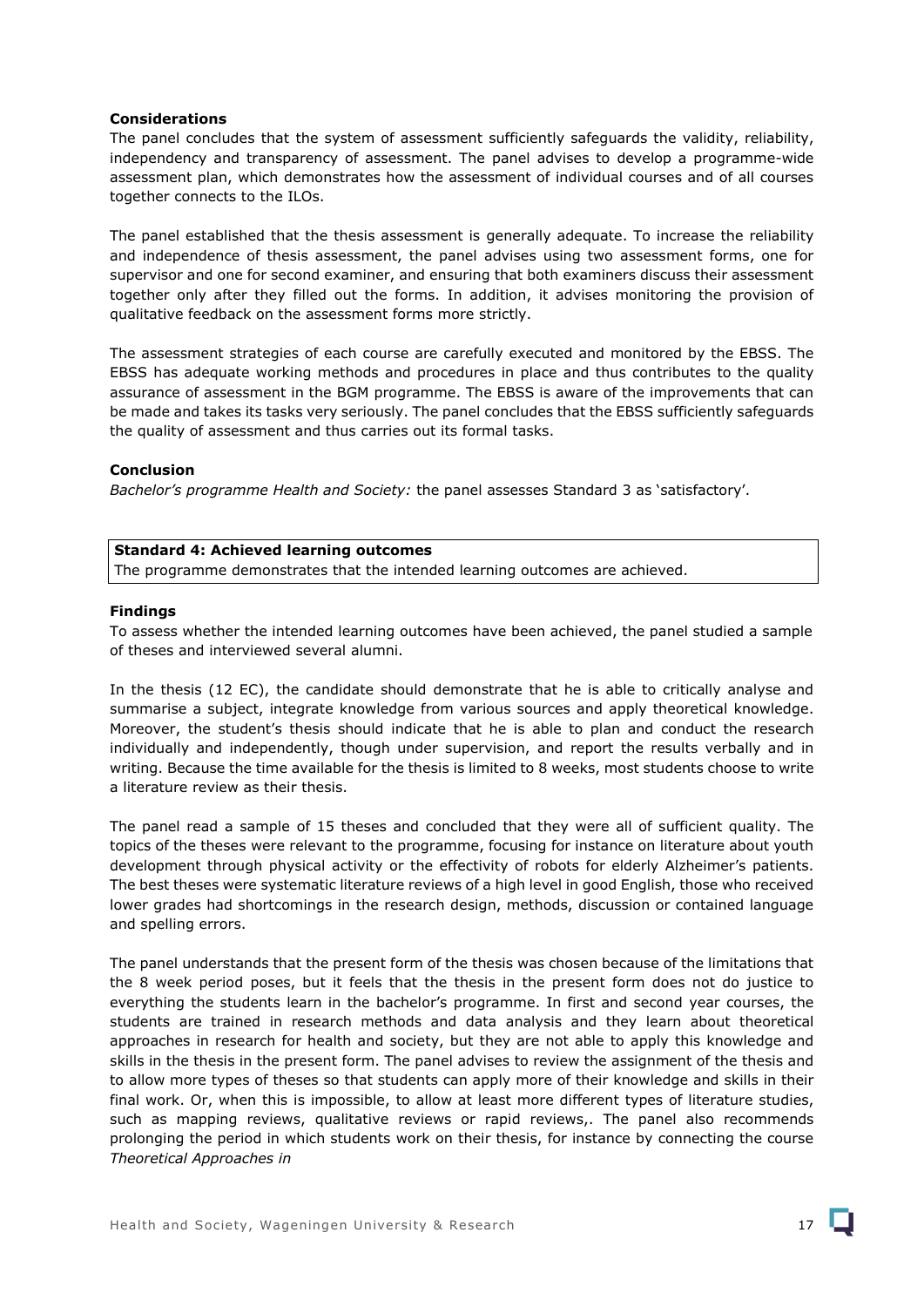#### *Research for Health and Society* more explicitly to the thesis.

The majority of all graduates continued in a master's programme at WUR, the others chose masters in Health Sciences at Erasmus University Rotterdam and Maastricht University. The alumni that the panel spoke to confirmed that the BGM-programme prepared them well for their future. They noted that the multidisciplinary and socio-ecological approach that they learned in their bachelor at WUR were useful in their master's, as well as the general academic attitude and skills that they learned.

#### Considerations

The panel concludes that students achieve the intended learning outcomes of the bachelor's programme. In the thesis, the candidates demonstrate that they are able to critically analyse and summarise a subject, integrate knowledge from various sources and apply theoretical knowledge. The panel read a sample of 15 theses and concluded that they were all of sufficient quality. It recommends reviewing the assignment of the thesis to allow more types of theses so that students can apply more of their knowledge and skills in their final work. Or, when this is impossible, to allow more different types of literature studies, such as mapping reviews, qualitative reviews or rapid reviews. The panel also recommends prolonging the period in which students work on their thesis, for instance by connecting the course *Theoretical Approaches in Research for Health and Society* more explicitly to the thesis.

Most graduates of the bachelor's programme continue their studies in a master's programme in Health Sciences at WUR or another university. The panel concludes that they are well-prepared for this.

#### Conclusion

*Bachelor's programme Health and Society:* the panel assesses Standard 4 as 'satisfactory'.

## GENERAL CONCLUSION

The panel assesses Standard 2, 3 and 4 as 'satisfactory' and Standard 1 as 'good'.

#### Conclusion

The panel assesses the *bachelor's programme Health and Society (Gezondheid en Maatchappij)* as 'satisfactory'.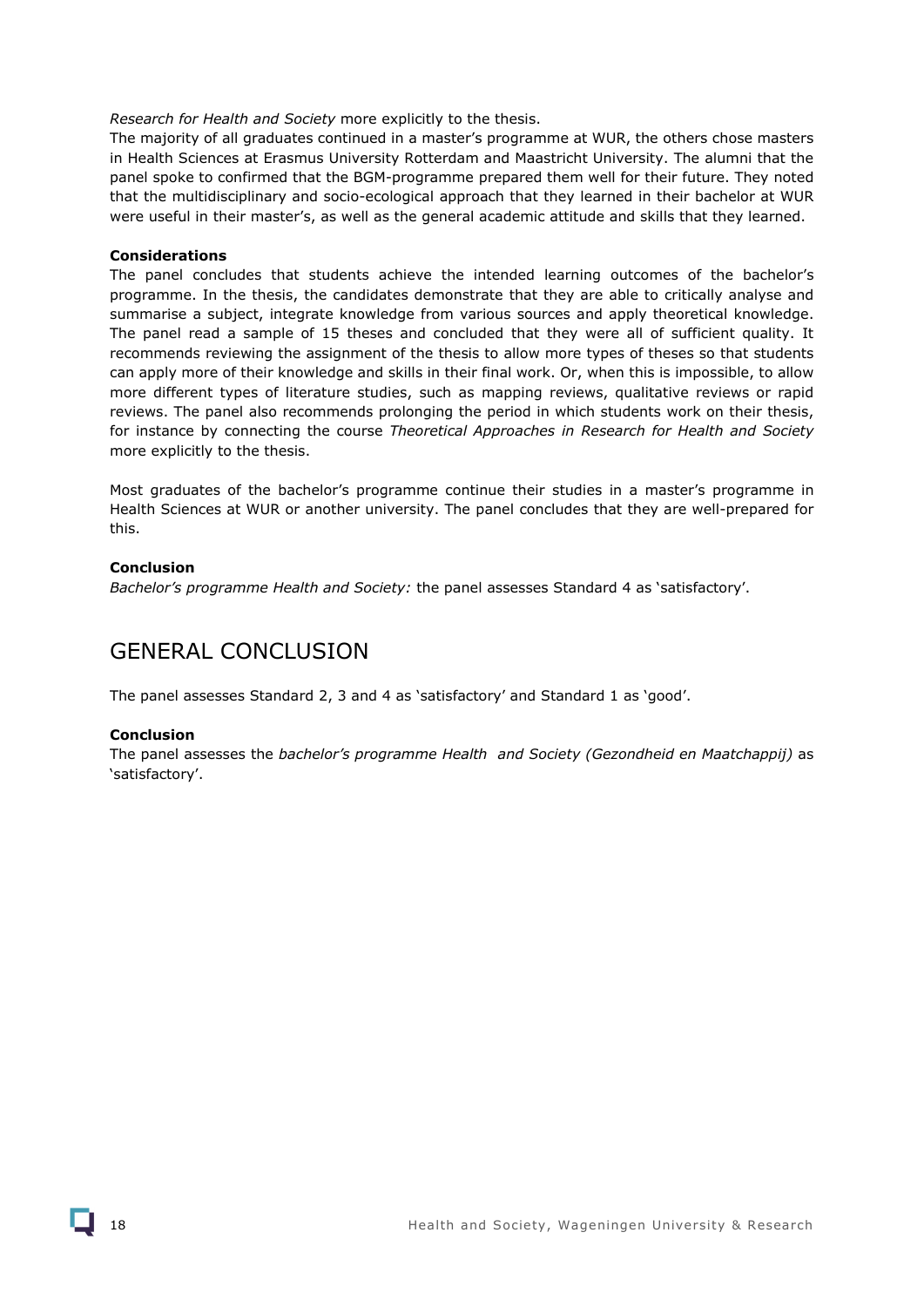### APPENDICES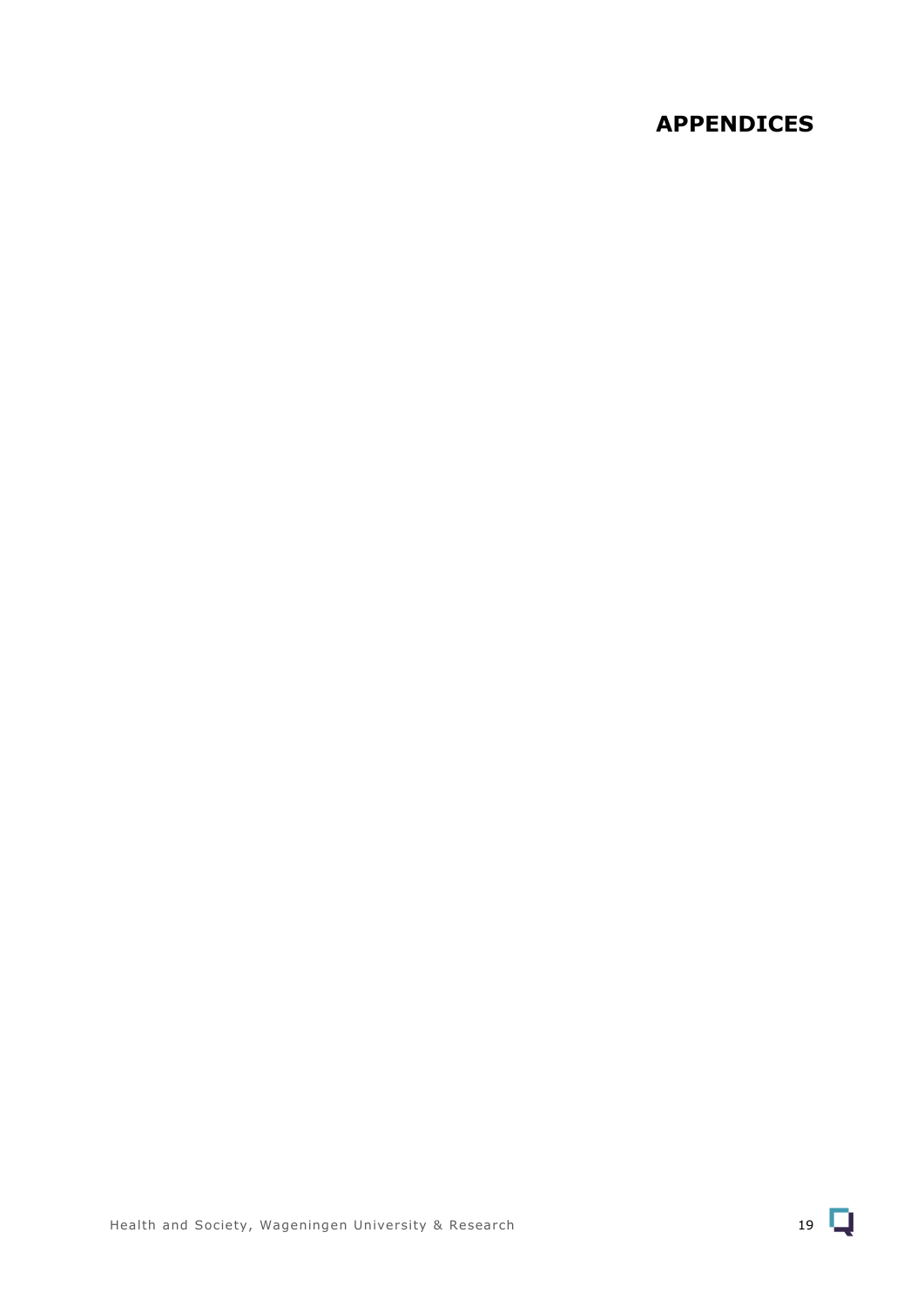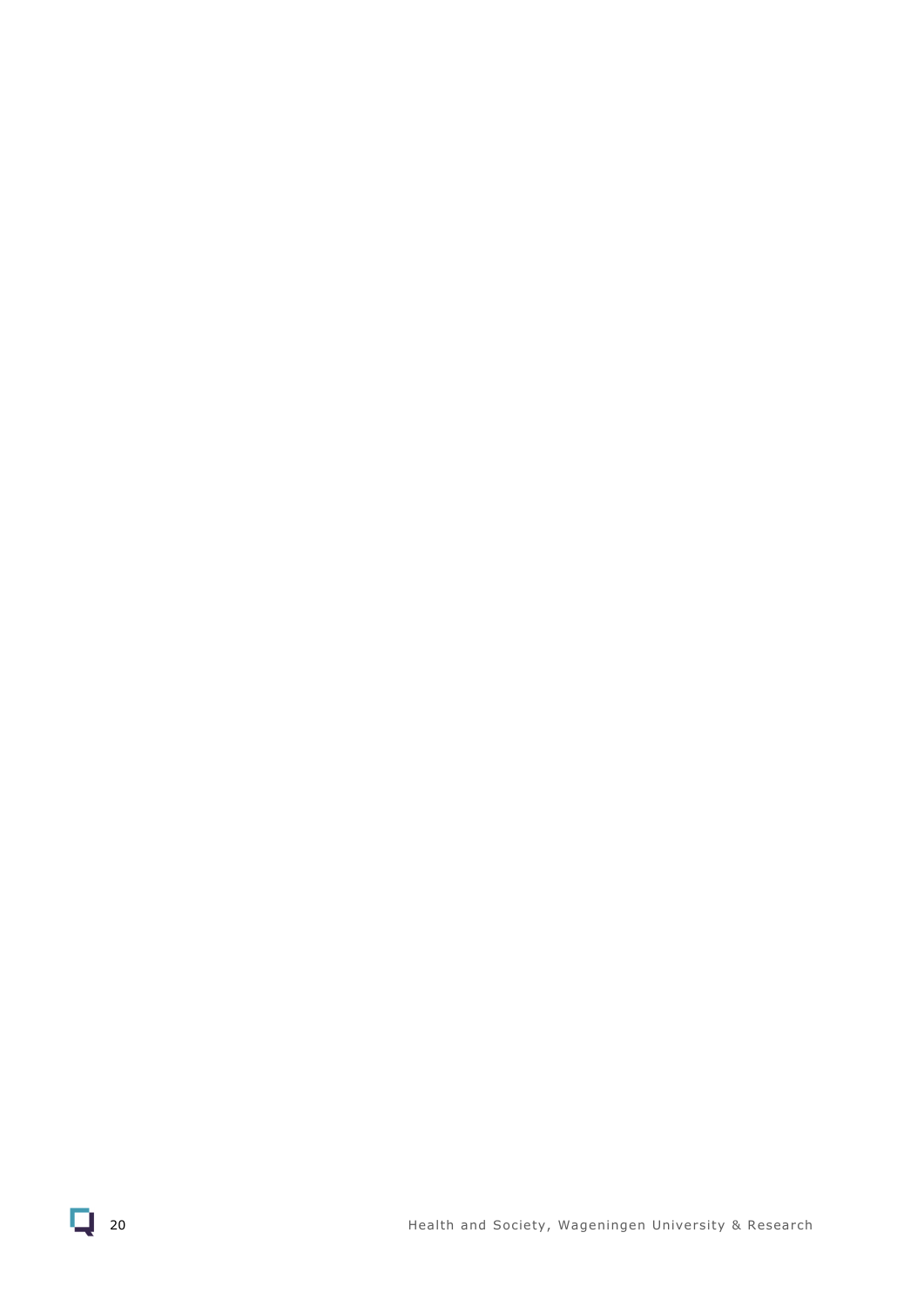## APPENDIX 1: DOMAIN-SPECIFIC FRAMEWORK OF REFERENCE

#### Domain-specific frame of reference Health Sciences

The domain-specific frame of reference Health Sciences (HS) has been drawn up for the purpose of assessing the bachelor's and master's programmes with the NVAO cluster HS. The frame of reference describes in general terms the domain in which the Health Sciences' programmes are positioned.

#### *Frame of reference HS*

Central to the concept of health in the frame of reference of the HS cluster is Huber's definition (2011)<sup>1</sup>: 'Health is the ability to adapt and to self-manage in the face of social, physical, and emotional challenges.' This new concept of health has been formed in reaction to the criticism on the WHO definition from 1948<sup>2</sup> that is still in use today. This definition describes health as a state of complete physical, mental and social well-being. According to this definition almost no one is healthy. Critics believe that the ideal of complete well-being has contributed to medicalisation – and with that also indirectly to the growing pressure on the affordability of healthcare. Furthermore, the static definition says nothing about the dynamic ability of humans to adequately (learn how to) cope with an illness or disability. The concept ties in with the complexity of healthcare and the changing demand for healthcare by civilians $3$ .

Where the definition of healthcare has already been broadly formed, the HS field – which concerns itself with generating knowledge on behalf of health and healthcare – is, if possible, even broader. Health and healthcare can be viewed and contributed to from many different angels. The central question is which factors influence health, and how, direct or indirect, it is possible to contribute to the stimulation of health and effective healthcare.

The HS field is broad by definition, and no individual or education can encompass the entire domain, but will always focus on a subarea, whether multi or interdisciplinary. Within the field they are involved with, amongst others, the study of causes, diagnosis, prognosis and treatment of diseases at population level. Besides that, the field concerns questions concerning prevention, monitoring and improving the public health, as well as the content, structure and financing of healthcare. The health scientist is capable of (i) conducting and assessing scientific research, whilst observing the societal and/or clinical relevance and (ii) can apply the acquired knowledge on several domains in healthcare and related context.

It has been acknowledged both nationally and internationally that an interdisciplinary approach is required for the study of health and healthcare in a broader perspective. In actual terms this means that elements from different disciplines – like epidemiology, (para)medical care, humane biology, sociology, psychology, psychiatry, economy, statistics, organisation and policy sciences, communication sciences, philosophy, law, ethics and technology – come together.

The broadness and complexity of the field ensures that the HS domain can never fully be the object of study. Both in the field of research and education the domain becomes more substantive by focussing on one or more subfields, which will be studied both in their specific context and on their mutual cohesion. Because of this broad perspective universities' programmes will differ in focus and for that reason also in methodology and educational goals. What connects all programmes is the fact that they educate students who can add to the promotion of health and wellbeing in general, and to the future of healthcare from their own specific competences. All HS programmes strive to provide students with a solid methodological research base. Besides knowledge development in the field of research methods and techniques, the emphasis also lies on acquiring skills, such as setting up and conducting research, as well as interpreting and effectively communicating results. Attention to the social (clinical) relevance

i<br>I

<sup>1</sup> Huber et al. *How should we define health?* BMJ. 2011 Jul 26;343:d4163. doi: 10.1136/bmj.d4163.

<sup>2</sup> Preamble to the Constitution of WHO as adopted by the International Health Conference, New York, 19 June - 22 July 1946; signed on 22 July 1946 by the representatives of 61 States (Official Records of WHO, no. 2, p.

<sup>100)</sup> and entered into force on 7 April 1948. The definition has not been amended since 1948.

<sup>3</sup> Rapport Kaljouw, *Naar nieuwe zorg en zorgberoepen: de contouren*, 2015.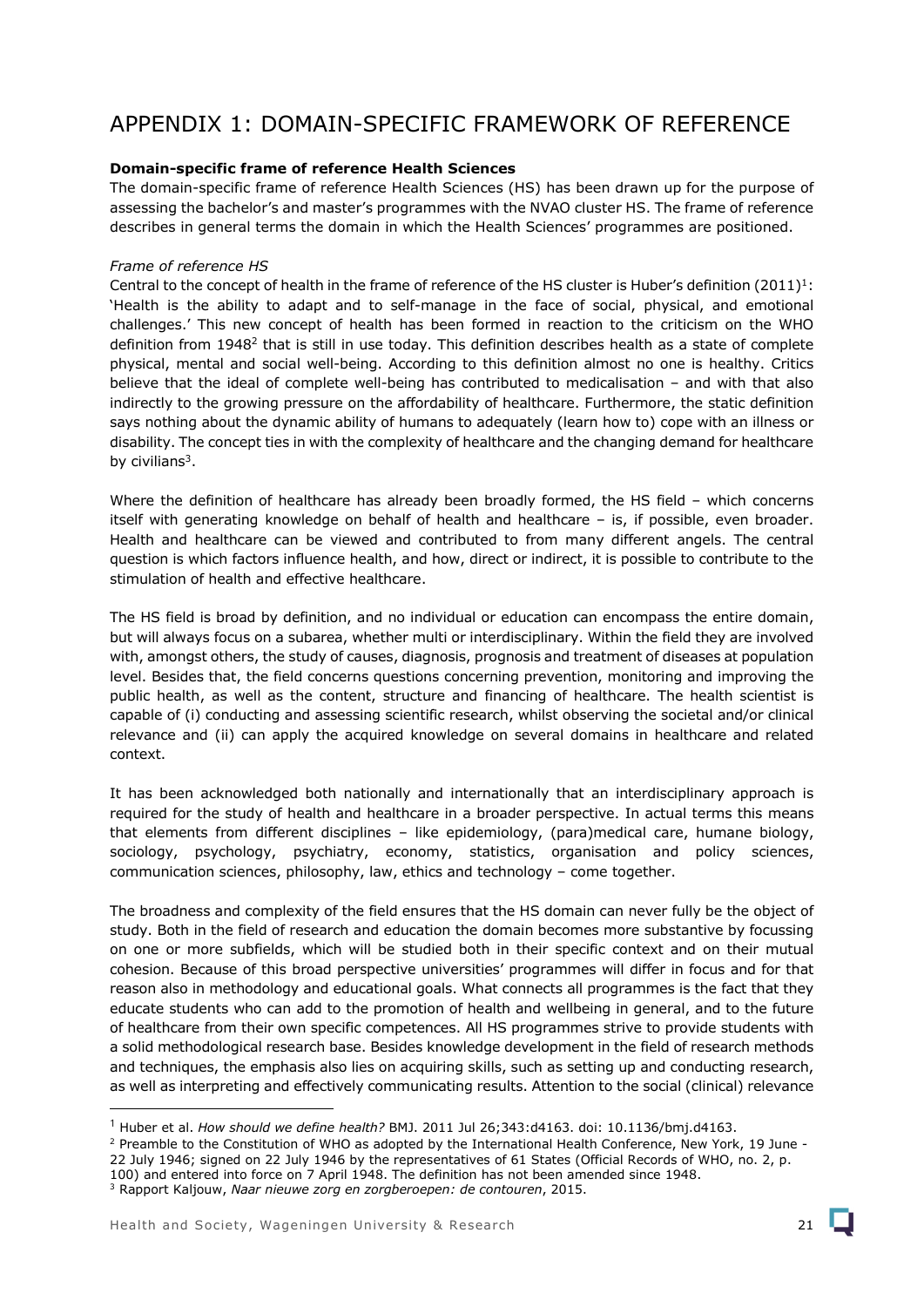of research, as well as developing a vision on the occupational and working field, society and research itself are important here.

The professional field where HS students end up after their graduation is very diverse. All students have acquired a solid academic foundation in the field of research in health and healthcare. Because of these scientific competences graduates are suitable for many positions. This is also clearly reflected in the working field: graduates can be found working in various jobs, from researchers to academic professionals in healthcare, and from policy, management or advisory roles to teaching roles.

With such a diversity in functions ahead it is to be expected that students have the opportunity to specialise themselves during their education, optionally or not, in the form of elective courses concerning the knowledge and skills that are specifically important within one or several areas in the professional field, or which are required for further education.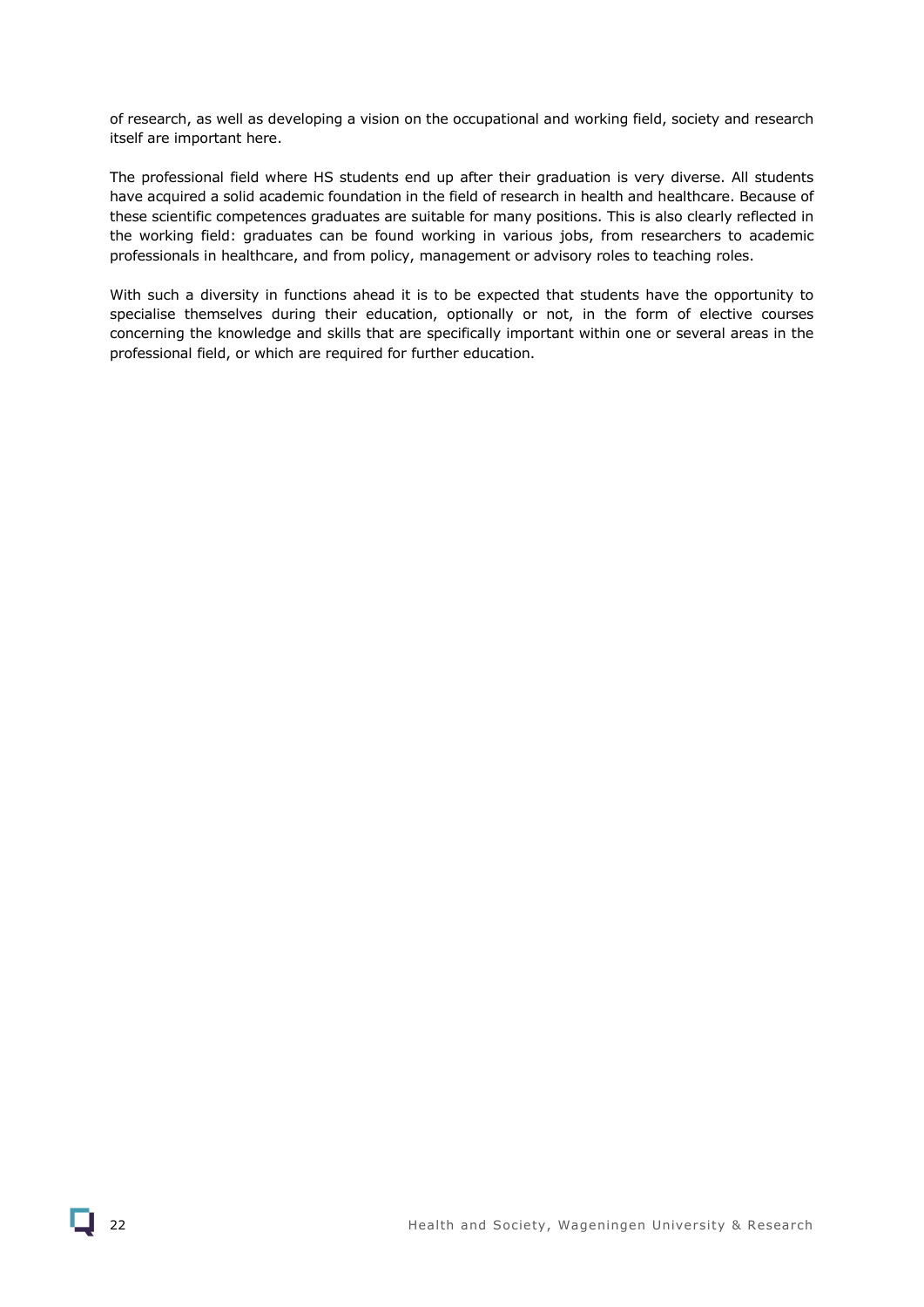# APPENDIX 2: INTENDED LEARNING OUTCOMES

|                                      |                                                                                                                                                                                                                                 |                                  |                                   |                | <b>Dublin Descriptors</b> |                 |
|--------------------------------------|---------------------------------------------------------------------------------------------------------------------------------------------------------------------------------------------------------------------------------|----------------------------------|-----------------------------------|----------------|---------------------------|-----------------|
|                                      | After successful completion of the BSc study programme Health and Society                                                                                                                                                       | Have knowledge and understanding | Apply knowledge and understanding | Make judgments | Communication             | Learning skills |
| Health                               | the graduates are expected to be able to:<br>1 Apply the theoretical approaches and infer the theoretical underpinnings of empirical social science                                                                             |                                  |                                   |                |                           |                 |
| domain-specific<br>knowledge and     | research in current issues in public health and health care, including the interaction between health, life-<br>style and the social and physical environment and their effects at various levels (micro, meso and macro).      |                                  |                                   |                |                           |                 |
| understanding                        | 2 Explain the governance of public health and health care while applying economic, management and<br>policy-oriented concepts.                                                                                                  |                                  |                                   |                |                           |                 |
|                                      | 3 Interpret basic social, physical and environmental determinants of health and health care and<br>explain how these determinants interact.                                                                                     |                                  |                                   |                |                           |                 |
|                                      | 4 Critically analyse basic public health and health care issues, such as chronic diseases, ageing and<br>inequity in health.                                                                                                    |                                  |                                   |                |                           |                 |
|                                      | 5 Choose and apply the appropriate qualitative and quantitative social science research methods<br>for data collection and analysis in empirical research, under supervision.                                                   |                                  |                                   |                |                           |                 |
|                                      | 6 Define public health issues, translate research outcomes into advice, and evaluate policies<br>and programmes for health promotion in various fields of practice and at various levels,<br>under supervision.                 |                                  |                                   |                |                           |                 |
|                                      | 7 Effectively contribute to the design, organisation and management of interventions in the field<br>of public health and health care and collaborate and communicate with (multiple) experts as<br>well as other stakeholders. |                                  |                                   |                |                           |                 |
|                                      | 8 Explain the ethical issues that may arise when working as experts in the field of public health.                                                                                                                              |                                  |                                   |                |                           |                 |
| Scientific<br>learning<br>(research) | 9 Compare the multiple interpretations and applications of public health and health care across<br>time and place.                                                                                                              |                                  |                                   |                |                           |                 |
| General<br>academic<br>learning      | 10 Cooperate in a team to perform project-based work.                                                                                                                                                                           |                                  |                                   |                |                           |                 |
|                                      | 11 Communicate clearly (verbally and in writing) about the results of projects and research<br>and their rational underpinnings with a diversity of public.                                                                     |                                  |                                   |                |                           |                 |
|                                      | 12 Reflect (under supervision) upon personal knowledge, skills, attitudes and functioning,<br>both individually and in discussions with others, and design and plan their own study path.                                       |                                  |                                   |                |                           |                 |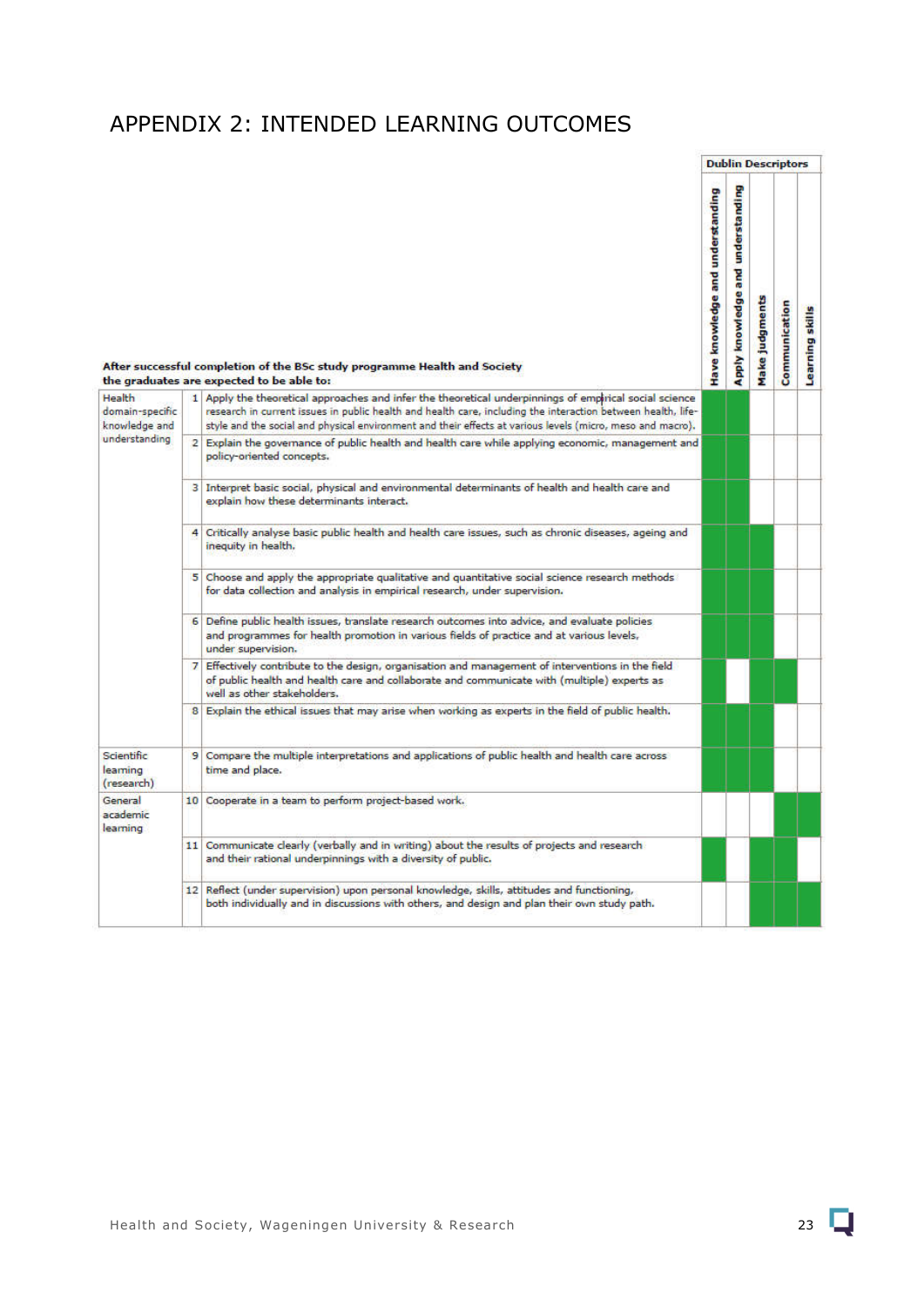# APPENDIX 3: OVERVIEW OF THE CURRICULUM

and the contract of the contract of the

|                   | Course code Course name                                   | <b>Credits Period</b> |                |
|-------------------|-----------------------------------------------------------|-----------------------|----------------|
| Year 1            |                                                           |                       |                |
| HSO-10806         | Introduction to Health and Society                        | 6                     | 1              |
| MCB-10806         | Social Psychology                                         | 6                     | 1              |
| RSO-13805         | Sociology of Health                                       | 5                     | $\overline{2}$ |
| FCS-10301         | <b>Presentation Skills</b>                                | t.                    | $\overline{2}$ |
| DEC-10306         | Economics                                                 | 6.                    | $\overline{2}$ |
| RHI-11306         | Social Transitions in Historical Perspective              | 6.                    | з              |
| <b>YRM-10306</b>  | <b>Research Methods in Social Sciences</b>                | 6.                    | 4              |
| HSO-10306         | Global Health                                             | $\epsilon$            | 5              |
| MAT-15303         | Statistics 1                                              | 3                     | 5              |
| MAT-15403         | Statistics 2                                              | з                     | 5              |
| CPT-13806         | Ethics. Health and Society                                | 6                     | 6              |
| RSO-12806         | Eating. Customs and Health                                | 6                     | 6              |
| Year <sub>2</sub> |                                                           |                       |                |
| CPT-12306         | Introduction to Strategic Communication                   | 6.                    | 1              |
| HNE-24806         | Introduction Epidemiology and Public Health               | 6.                    | 1              |
| HSO-20306         | <b>Environmental Assets for Health</b>                    | 6                     | 2              |
| <b>HNE-20306</b>  | <b>Nutrition Behavior</b>                                 | 6                     | 2              |
| HSO-20806         | <b>Health Psychology</b>                                  | 6                     | 3              |
| MST-25306         | Management and Innovation in the Health Sector            | 6                     | 4              |
| CPT-32306         | Health Communication and Innovation                       | 6.                    | 5              |
| SCH-23306         | Health Issues in Daily Life; a Beta-Gamma Approach        | 6                     | 5              |
| VRM-21806         | Data Analysis for Health and Society                      | 6.                    | 6              |
| UEC-11806         | <b>Economics of Health and Care</b>                       | 6                     | 6              |
| Year <sub>3</sub> |                                                           |                       |                |
| HSO-30306         | <b>Health Policy and Action</b>                           | 6.                    | 4              |
| SCH-21306         | Demography and Global Population Issues                   | 6.                    | 5              |
| HSO-31306         | Theoretical Approaches in Research for Health and Society | 6.                    | 5              |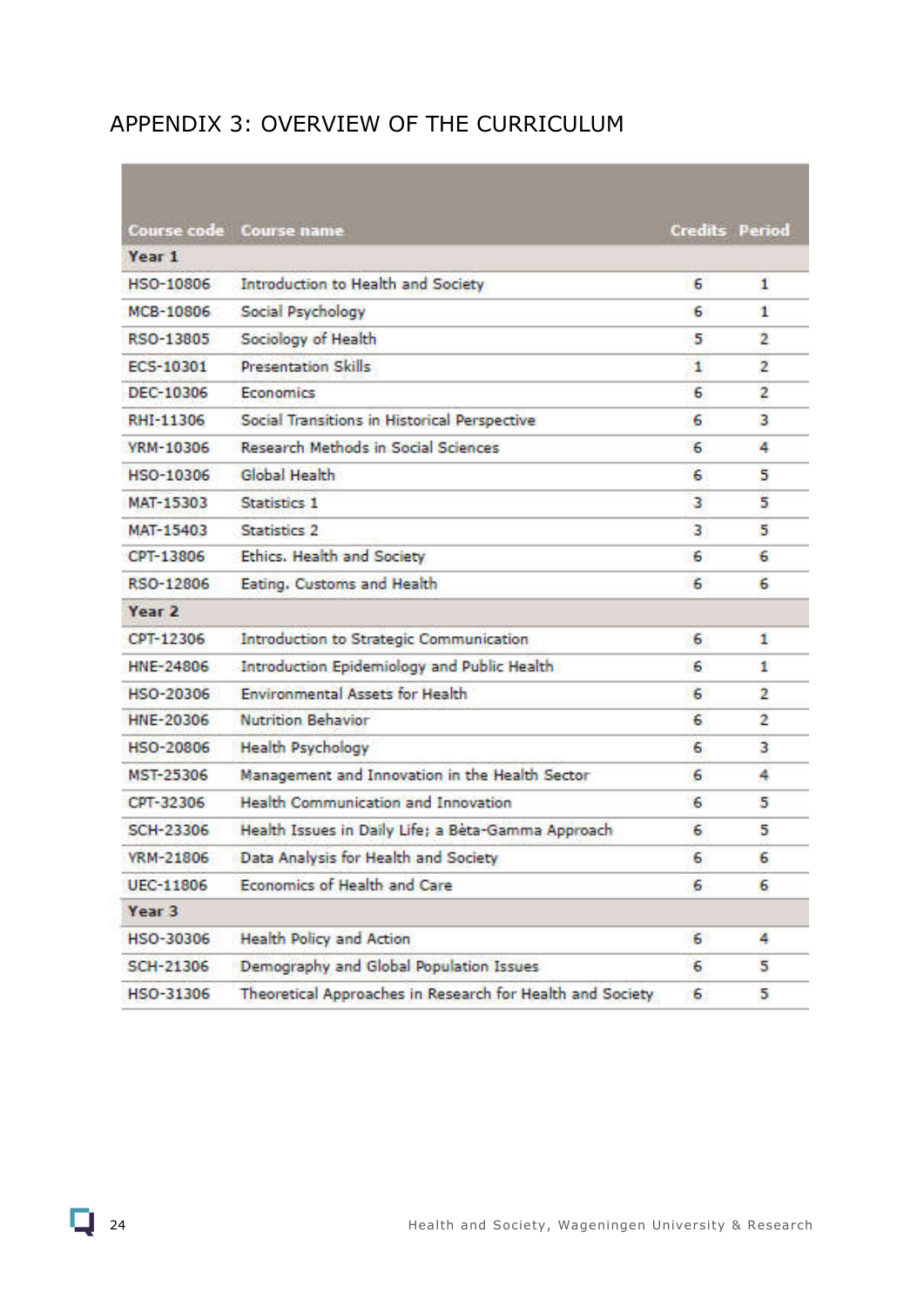# APPENDIX 4: PROGRAMME OF THE SITE VISIT

| Donderdag 7 juni 2018 |       |                                                              |  |  |
|-----------------------|-------|--------------------------------------------------------------|--|--|
| 10.45                 | 11.00 | Aankomst panel                                               |  |  |
| 11.00                 | 14.00 | Voorbereidend overleg en inzien documenten (inclusief lunch) |  |  |
| 14.00                 | 14.45 | Gesprek met management (inhoudelijk verantwoordelijken)      |  |  |
| 14.45                 | 15.00 | Overleg panel                                                |  |  |
| 15.00                 | 15.45 | Gesprek met studenten B Gezondheid en Maatschappij           |  |  |
| 15.45                 | 16.30 | Gesprek met docenten B Gezondheid en Maatschappij            |  |  |
| 16.30                 | 17.00 | Overleg panel                                                |  |  |
| 17.00                 | 17.30 | Gesprek met alumni                                           |  |  |
| 17.30                 | 18.30 | Pauze                                                        |  |  |
| 18.30                 | 21.00 | Diner panel                                                  |  |  |

| Vrijdag 8 juni 2018 |       |                                                              |  |  |
|---------------------|-------|--------------------------------------------------------------|--|--|
| 9.00                | 9.15  | Aankomst panel                                               |  |  |
| 9.15                | 10.00 | Inzien documenten, voorbereiding gesprekken, inloopspreekuur |  |  |
| 10.00               | 10.45 | Gesprek met Opleidingscommissie (OC)                         |  |  |
| 10.45               | 11.00 | Overleg panel                                                |  |  |
| 11.00               | 11.45 | Gesprek met Examencommissie (EC)                             |  |  |
| 11.45               | 13.00 | Voorbereiden eindgesprek (inclusief lunch)                   |  |  |
| 13.00               | 13.45 | Eindgesprek met management (formeel verantwoordelijken)      |  |  |
| 13.45               | 14.30 | Opstellen voorlopige bevindingen                             |  |  |
| 14.30               | 15.00 | Mondelinge rapportage voorlopige bevindingen                 |  |  |
| 15.00               | 16.00 | Ontwikkelgesprek                                             |  |  |
| 16.00               |       | Vertrek                                                      |  |  |